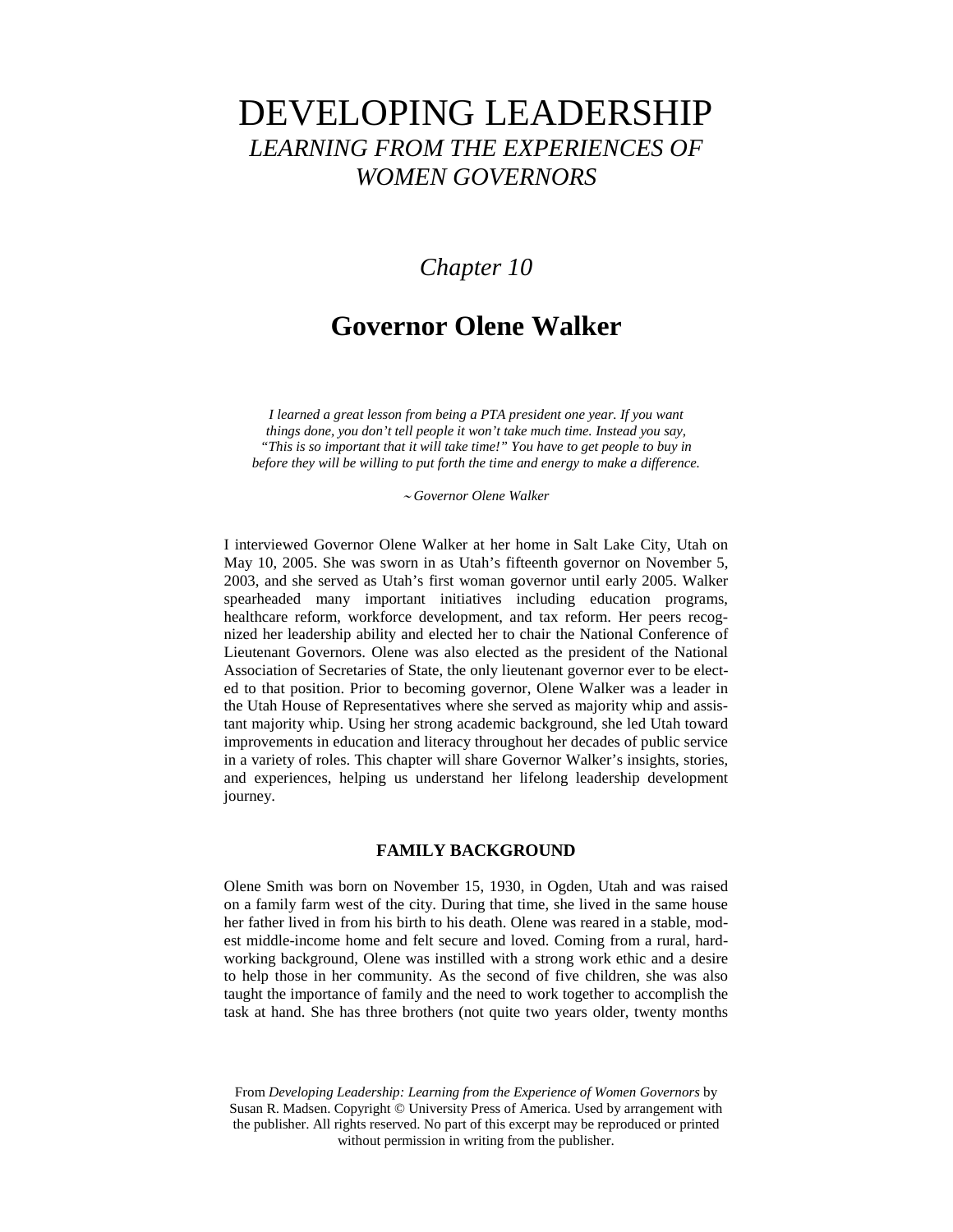younger, and six years younger than she) and one sister (fifteen years her junior).

During Olene's upbringing, she doesn't remember her parents differentiating between the "boys and the girls regarding education and general work expectations." Although the boys typically milked the cows, Olene said she could "milk a cow just fine." All of the children learned to work hard by fulfilling a variety of tasks and responsibilities. She said,

*I don't know whether my father was an educator so he could farm or if he farmed so he could be an educator! We lived on a farm with dairy and beef cattle, and we also grew crops like tomatoes, potatoes, sugar beets, alfalfa, grain, and corn. We really learned to work hard. I remember spending days thinning and topping beats, planting tomatoes, and digging up potatoes. My dad use to call the farm his "golf game" and we all learned to play.*

Olene doesn't remember any discussion about whether or not she and her siblings would go to college. She said,

*It was just assumed that we would attend college. Both of my parents had gone on to college and to receive higher degrees, so we all just planned to go to college when we finished high school*. *The question was not if we were going, but where we were going.* 

Education was clearly an important value in the Smith household.

## *Father*

Olene's father, Thomas O. Smith, graduated from college with his bachelor's and master's degrees during the depression, and the only available job at that time was to "round up and teach the kids who were sloughing school." He did well and quickly moved into administration. He spent many years as a principal of an elementary school, junior high, and a high school. He was then appointed to be the superintendent of Ogden City Schools and remained in that position for nearly twenty-five years until his retirement. Olene and her siblings attended Weber High School, the archrival of Ogden High School, so there were many debates on who would win football and basketball games at the dinner table.

After Olene's father became an administrator, he eventually received his Ph.D. from the University of Southern California by going to school during the summers. She remembers piling into the family car each summer to make the long journey to California so that he could finish his degree. Olene said, "I've often wondered what motivated him to get a Ph.D. It was definitely not typical, even of educators for that time, but he felt obtaining the highest levels of education to be an extremely important goal." Both of her father's parents had only eighth-grade educations because that was what was required at that time. They had a very small farm, which was their meager livelihood.

Thomas was also very involved in church and community work. He served for twenty-five years in a non-paid leadership position in his church. He was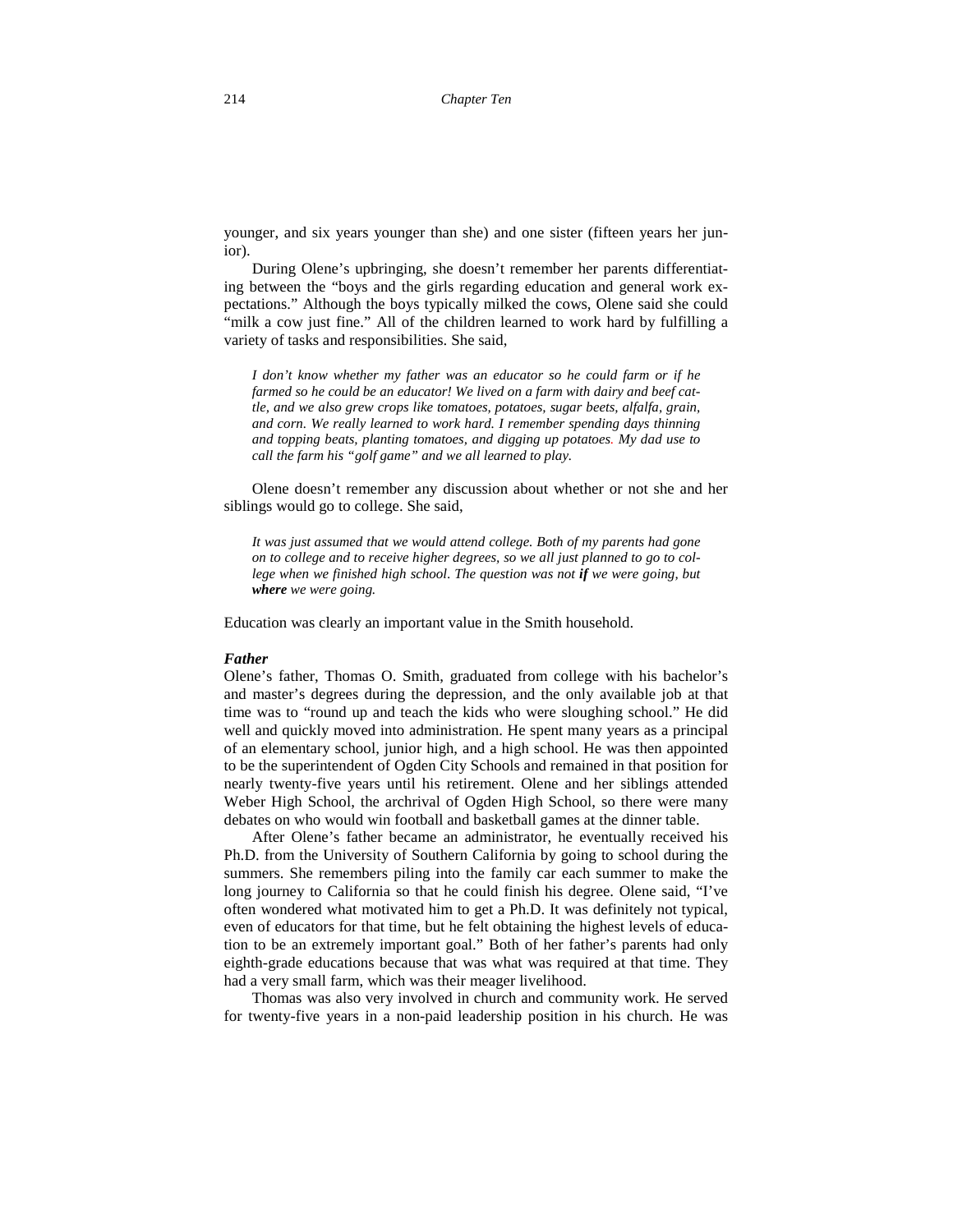involved continuously in community work, and Olene remembers him serving on community boards that were instrumental in building a new hospital in town and also bringing the symphony to Ogden. When she was young, Olene remembers her family attending the symphony whenever it played in Ogden.

#### *Mother*

Olene's mother, Nina Hadley Smith, started teaching elementary school after she earned her associate degree at the early age of eighteen. She ceased her teaching career when she got married, but later returned to the classroom when Weber School District became "desperate for teachers during World War II." She then continued her schooling and obtained a bachelor's degree in education from Utah State University. Olene knew that her mother was a wonderful teacher because years later "people remembered her for her caring nature and willingness to give special attention to those who needed it." They said she would stay in during recess and after school to help struggling students. Although it was unusual for the time, Nina taught school most of the time Olene was growing up. However, Olene remembers her mother taking "some years off," particularly after her younger sister was born.

Although both of Nina's parents only had eighth-grade educations, she and her three sisters all pursued careers in education, teaching school. Olene finds this situation "amazing and ironic" as her mother's parents were farmers and had limited resources for most of their lives. Yet, somehow Olene's grandparents stressed the importance of a college education to their children, and education became one of Nina's core values. Nina also learned to work hard growing up on a family farm, and she continued that tradition after she married. In addition to the farm work, her mother planted an acre-and-a-half garden for family, neighbors, and friends. As a child, Olene spent countless hours working in her mother's garden. It was a way of life and Olene felt that it was important to teach her own children the necessity of hard work. She would bring them from Salt Lake to her mother's farm to "give them the opportunity to experience farm life." Many important lessons were taught while weeding, pruning, and harvesting that garden. Nina also left an important legacy for her children and grandchildren. Olene said, "Even when she passed away at seventy-nine, my mother still had an acre garden that she meticulously planted each summer. She loved working hard and sharing the bounty of her garden with family and friends."

Olene's mother was also very involved in their church and had various service positions throughout the decades, including being the president of the women's organization for many years. Nina was also Olene's 4H leader and, later in life, a school volunteer. Olene also described her mother's efforts in other community work:

*We were probably better off than most families because we were a two-income family and had a large farm. My mother, being very industrious and frugal, sewed the clothes for my family. When she had extra fabric, she made clothes*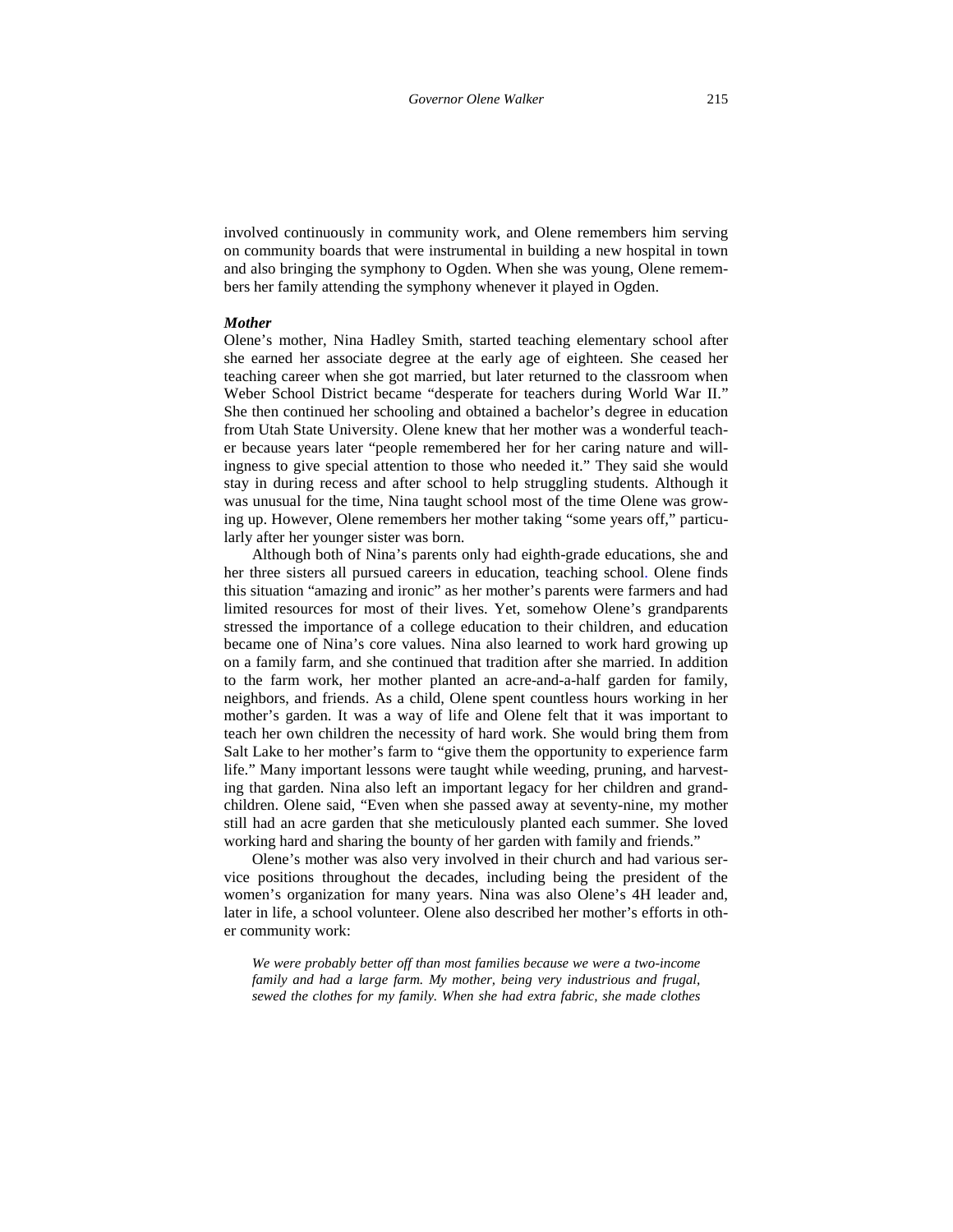*for others in need. I kept saying, "Why do you sew for other people?" She would say, "Well, it would be nice for this family to have something extra."*

# *Extended Family*

Both of Olene's grandparents lived close to her in Utah. She remembers going to one grandparent's home on Christmas Eve and the other on Christmas day for many years. She said, "I was very close to my grandparents, and they were certainly an influence in my life." She spent time with relatives on holidays and other special occasions. Her father had lots of aunts who were her mother's age, and "they'd get together on everybody's birthdays." Olene feels that she had a "very close extended family" that provided stability, support, and encouragement for her to develop throughout the years. One important value she acquired from her family and extended family was that everyone has an obligation to contribute to society. She has kept this with her throughout her life.

# **CHILDHOOD AND YOUTH**

#### *Personality and Schooling*

Olene said that she was quite outgoing as a child. She remembers having lots of friends her age as she was growing up, more girls than boys. She also enjoyed being involved in many different activities. She believes she was fairly courageous as a child, which she illustrated in the following story:

*I remember one time, when I was about eight or nine years old, I was supposed to give a 2 ½ minute talk in church. I remembered arriving at the chapel and someone asking about my talk, and I realized that I had totally forgotten about it. I rushed to my mother, told her the situation, and asked her to tell the people in charge that I wasn't prepared and couldn't give it. She asked me whose responsibility it was that I took this assignment, and I answered that it was mine. Then she told me she would help, but that I must give the talk. I remember sitting down with my mother for a few minutes and coming up with some ideas. She said, "I think if you could find a song you could talk about, then you could use the words as part of your speech." I remembered I liked a song about prayer and took the words up with me to speak. I got up, read some of the words, and then talked about the importance of prayer. I did pretty well and felt good about it. When I look back on that experience, I think that I must have been brave. I also learned from my mother that I needed to take responsibility for my own assignments.* 

Olene remembers people telling her that she had given a great talk and how they appreciated that she hadn't read the whole talk like others did. This gave her some confidence in her speaking ability as a child and may have led to her interest and involvement in debate and extemporaneous speaking later in her youth.

Olene shared a few more insights into her childhood. First, she told the following humorous story about her limited vision as a child: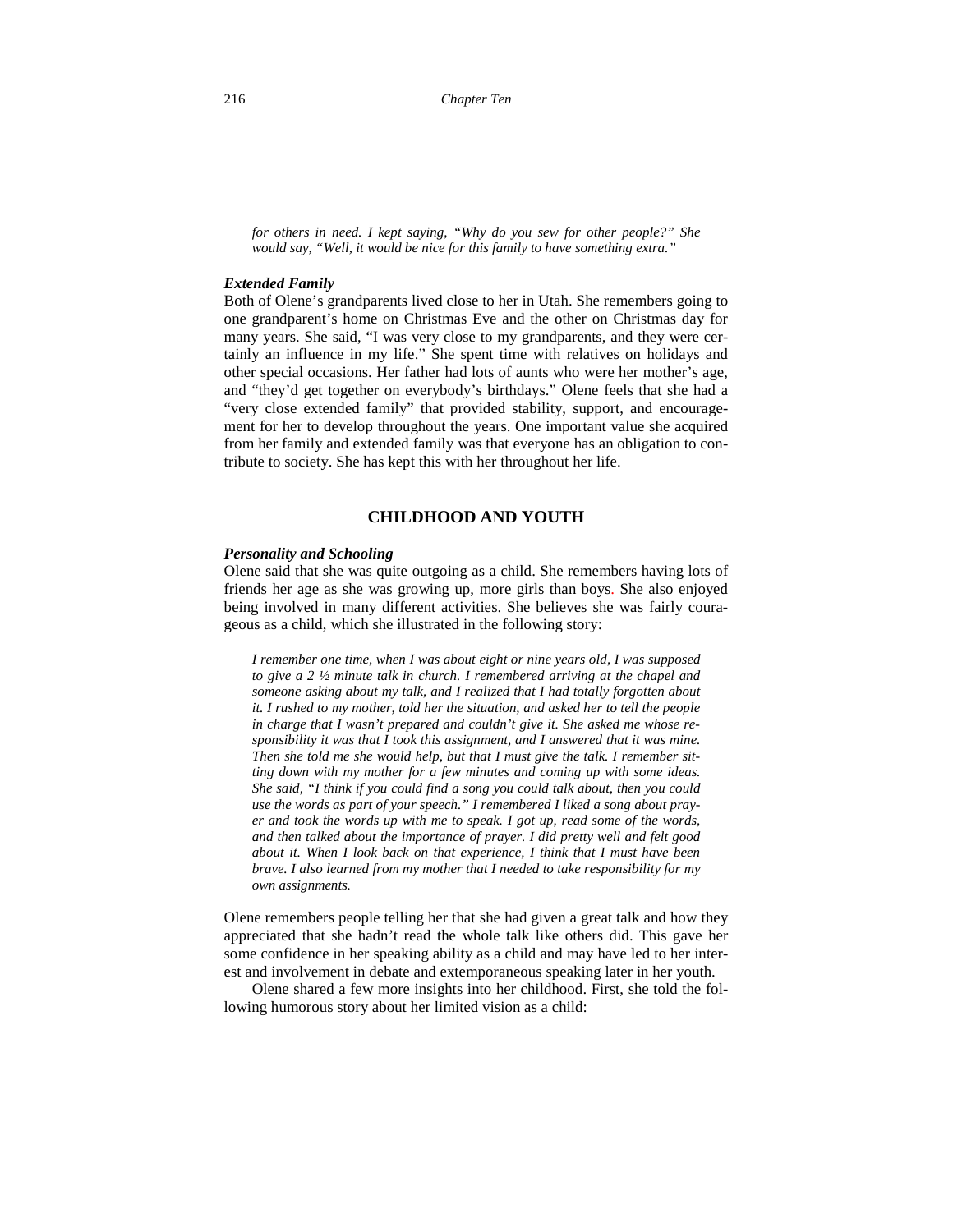*I remember having a sleepover when I was ten or eleven one time in our big front yard. We decided to see who could come up with the best idea of something that could actually happen in our lifetime. One girl came up with the idea that a man would walk on the moon. The rest of us wouldn't let her count it, because we knew it could never happen. To this day, she still accuses me of being the one that wouldn't let her count it.* 

When men actually walked on the moon, Olene was reminded that even unimaginable events can occur and that having lofty goals and dreaming about the future can be helpful. The second insight she shared was that she was always a little afraid of heights. Her friends used to ride up to the top of the haystack holding on the forks of the derrick, and she remembers doing it a few times and hating it. She recalls being aware of this weakness and wishing she wasn't afraid. She began acknowledging her strengths and weaknesses during these years, which is an important characteristic of successful leaders. Finally, she remembers her strong desire to attend school as a young girl and some struggles she had that also demonstrate her childhood personality:

*When I was five, we didn't have a kindergarten; however, I was able to go to school in a first grade class for about three days with a cousin. Somehow I could read pretty well so the first-grade teacher told my mother that she could put me in second grade. Of course, my mother wisely said, "No." I later stayed with an aunt that year and was able to go to full-day summer kindergarten, which was great. However, after lunch every day, the teachers wanted us to go to sleep on a mat. I had trouble holding still and never went to sleep. They picked the children to go do crafts by how fast they went to sleep, and I was always last. It probably warped my whole psyche!*

Olene described herself as a good student, but quickly mentioned that she was one of many good students in her schools. She said she definitely didn't stand out in art and music (singing). Yet, she remembers that she must have been viewed by adults as somewhat influential to her peers. For example, in sixth grade the school administration called four or five girls into the office and asked them to help some of the others who were being left out and struggling. She remembers doing a "fairly good job for a while." She recalls having a cognitive awareness of the fact that she should be inclusive during this year, and that commitment to inclusiveness stayed with her throughout her career.

During high school, Olene said she was academically strong but said there were several students who "competed for top honors." She was sufficiently competitive that getting good grades was important to her. Olene felt she was in one of the outstanding groups in her school. This was a group of about fifteen girls with a lot of different personalities. Olene and three others were more of the "tight group," but she always felt a burden to try to make sure people didn't feel left out. Regarding dating she said, "Although I was asked out more than anyone should be, there was always some very popular boy who wouldn't even look my way." Looking back she wishes boys hadn't been that important and that she would have just focused more on studies.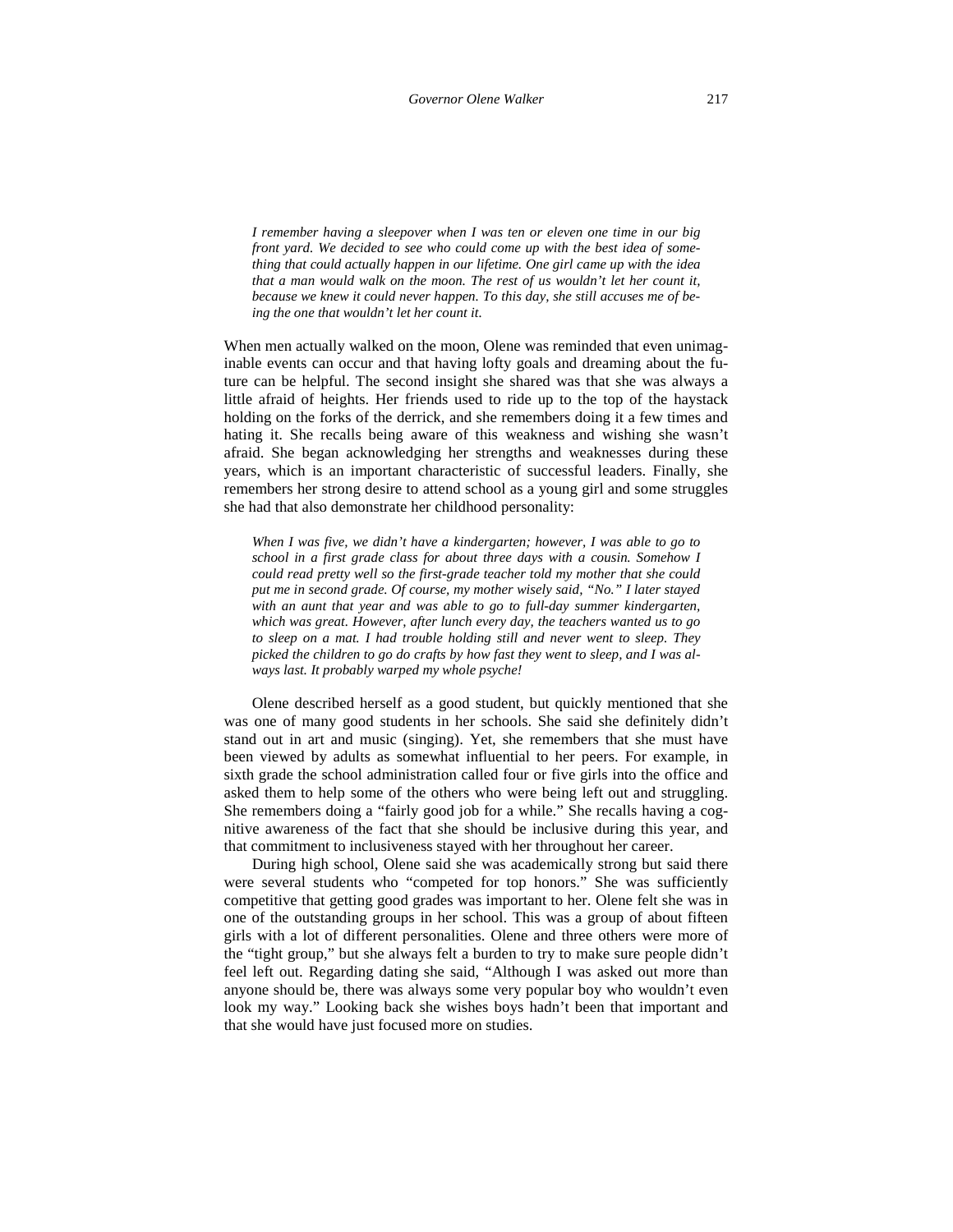#### *Activities and Employment*

Olene enjoyed keeping busy and active as a child. She remembers spending a lot of time working on the farm and in the home. When she and her siblings had time to play, she recalls "riding horses and bikes a lot." Olene and her friends also used to make up stories and act them out among the farm equipment on the property. She also recalls a lot of evenings playing "kick the can, hide and seek and Red Rover, Red Rover" with both siblings and friends. She remembers swimming in the canal that ran close by her home, even though today it would have been considered unsafe. She recalled having numerous sleepovers with friends, especially during the summertime. Olene also spoke of being very involved in her church throughout her upbringing. She and her family went to weekly meetings, attended banquets and other activities, and participated in service projects. She also liked playing sports with her brothers and provided the following delightful description:

*I used to play football with my brothers. I wasn't especially well coordinated, but I was pretty tough. I remember one time my mother saying, "Olene, I don't care if you want to play football with the boys, but you can't force your friends to play because they always get hurt and come in crying." I grew up with brothers who were kind of rough and tumble, and I loved playing football with them. Two of my brothers ended up playing football in high school and one played at the University of Utah.* 

Olene also spoke of the importance of reading in her life. She said her family frequented the library when she was a child and youth. It was common for her family to meet at the library after shopping on Saturdays, where they would get new books for the week.

As Olene became a teenager, she was interested and involved in leadership. She was elected as student body president of her small junior high, but her parents felt that the ninth-grade teacher did not provide the educational opportunities that existed in the school where her father was principal, so she changed schools. However, in high school, she had plenty of leadership positions. Olene admitted that she and several other friends were chosen probably more than their fair share for these responsibilities because they had good organizational and management skills. She was president or had a leadership role in several clubs. She served as a youth group president in her church and had various responsibilities in that role. She said that she never looked at these responsibilities as "more than routine and what was expected." She and other close friends were often in charge of assemblies and other high school events. She recalls being elected as an officer in Pep Club. Now, as she looked back on that experience, she said, "Why in the world did we waste our time decorating football and basketball player lockers and doing other Pep Club activities? It seems like we should have been doing more substantial work."

During her youth, she also became involved in 4H and orchestra. She excelled in 4H and in fact won a state award for sewing a suit with a blouse, skirt,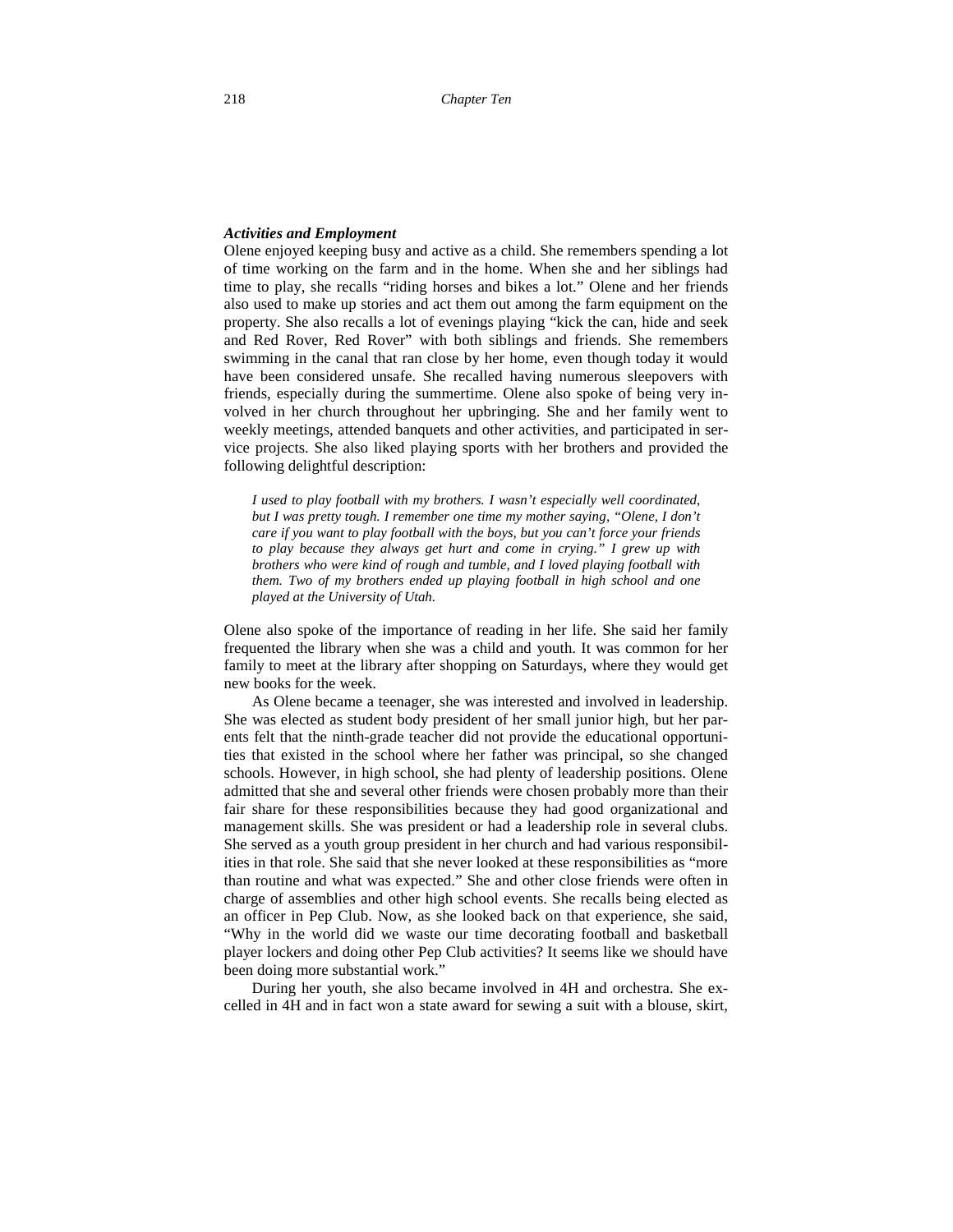and jacket. Because she won the state competition, she had the opportunity to travel to Chicago for the national event her senior year. She said,

*The conference organizers asked me to be on a panel at the national event. After I presented at the panel, the head of Kraft Foods asked me to chair a large forum two days later that would have 4H leaders, business people, and others participating and attending. Although I panicked a little because of the magnitude of the assignment, I conducted the session, and it was a great experience. I felt very good about it. I think about what an incredible experience that was for a seventeen year old.* 

Olene played the violin for the orchestra for many years and enjoyed developing her musical abilities, but felt that her "true talents lay elsewhere." She said, "I don't know why my parents wasted money for so long on lessons." She was always the second violinist, not the first. However, from this experience she learned the importance of contributing to a group or team even when she wasn't the best or the leader.

Olene also loved physical activity and played lots of informal sports. She was "capable and adequate" but reminded me that she was never the superstar. She was always one of the first five or six chosen and remembers playing lots of dodge ball, baseball, and other "gym games" but not basketball or football, as "girls couldn't play organized basketball or football during those years." She mentioned that their junior and senior high schools didn't have formal sports programs for girls. In high school, she was president of the ski club and was a reasonably good skier. She believes that participation in sports helped her develop skills like teamwork, toughness, dealing well with conflict and loss, and "working together with people who are different from you for the common good."

Olene absolutely loved debate and believes it was good for her development in many ways. She did extemporary speaking and said that this was "probably the best developmental activity" she had to prepare her for service in the legislature. She learned to think clearly and quickly on her feet. Speech and debate gave her practice in presenting in front of people, using logical information, and putting together rational arguments. She always had the same debate partner, and they learned to work as a team. She believes this experience was "critical" in helping her prepare for future leadership roles. Debate, speech, and other similar opportunities helped her continue to build self-confidence during these critical years. Olene said, "I probably felt as much at ease in communicating and speaking as anyone I knew." The school "always touted us as the top debate team." Years later, Olene's debate partner told her that she felt it was unfair that Olene spent less time preparing for their debates and always seemed to receive the higher marks from the judges.

Last but not least, Olene admitted that one of her favorite activities during high school was dating young men. During her adolescent years, she remembers being a little "boy crazy like teenage girls become." She explained that in her dating days kids just didn't "hang out" like they do today. When she was in high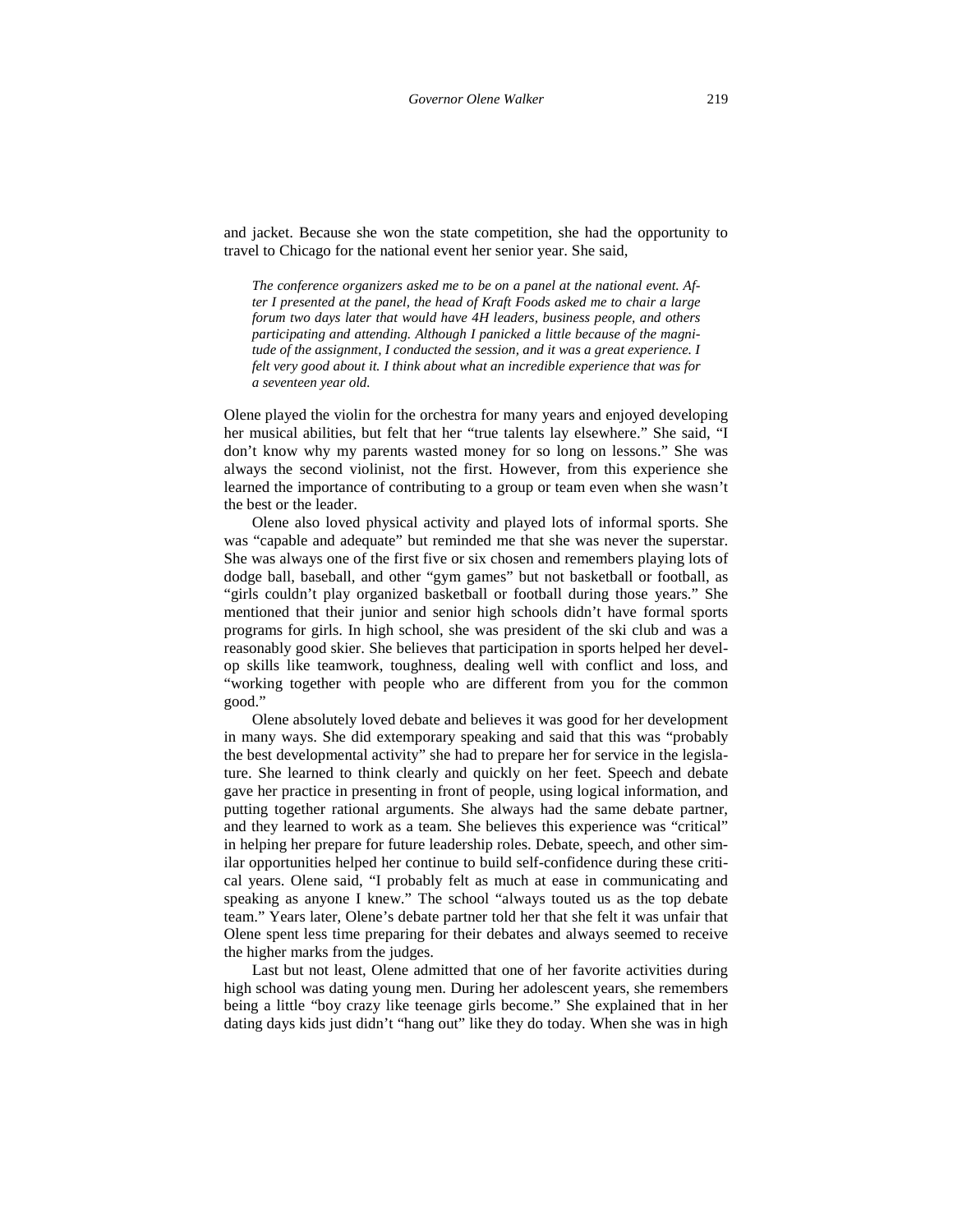school, she could occasionally work in two dates on certain Saturdays. She said, "I was the queen of getting those dates in." Looking back, she said she wasted "way too much time" in that area.

Olene's main job during high school was still unpaid work on her family farm and in her home. However, after she graduated from high school, she worked at a little restaurant during the summer. She said,

*My folks tried to talk me out of working at the restaurant as there was a lot of work to do on the farm and the family had only one car. The restaurant was probably 4 ½ miles from home, but I was determined to work there. Often I walked there and walked home. It took me about an hour and twenty minutes to walk to work if I went fast. Sometimes I caught a bus part way but that still took more than an hour.* 

She believed this work experience was good for her in a number of ways. It gave her the opportunity to manage money and the experience of working for someone other than her own family.

#### *Influential Individuals*

Olene had a "collective appreciation" for many individuals during her youth but remembers a few teachers and a coach that were particularly influential. First, she spoke of a fourth-grade teacher whom all of the children loved. This teacher, Charlotte McGrath, had a "tiny little store down in west Weber," and during the summer, Olene and her friends would ride horses and bicycles down to this store to see her. She remembers this teacher having a positive, happy disposition; they always felt accepted by her. When Olene and her peers moved on to fifth grade, the students were disappointed to be assigned a teacher who was going to retire and would actually fall asleep during class. She remembers that when the students returned from Thanksgiving, their former fourth-grade teacher had been reassigned to their class. The students were thrilled and enjoyed the rest of the year. This teacher was passionate about what she taught and also had a way of helping the students find joy in learning and education.

Christian Graves, Olene's high school debate coach, was also influential in her life during these years. This coach "really urged and encouraged" Olene in speech and debate. Olene believes that she was able to excel because of the influence of the coach. Although she remembers several other teachers being influential, she only mentioned one other by name. Harold Brown was influential because he "was a great teacher and treated me with a great deal of respect." All of these people gave Olene general encouragement and support. She felt because they all knew her parents as outstanding community leaders that they expected and anticipated that she too would excel.

# *Life Expectations*

As a child, Olene doesn't remember contemplating whether she had various options in her life. She remembers at one time thinking she would love to be a great symphony orchestra director, but she quickly realized she didn't have the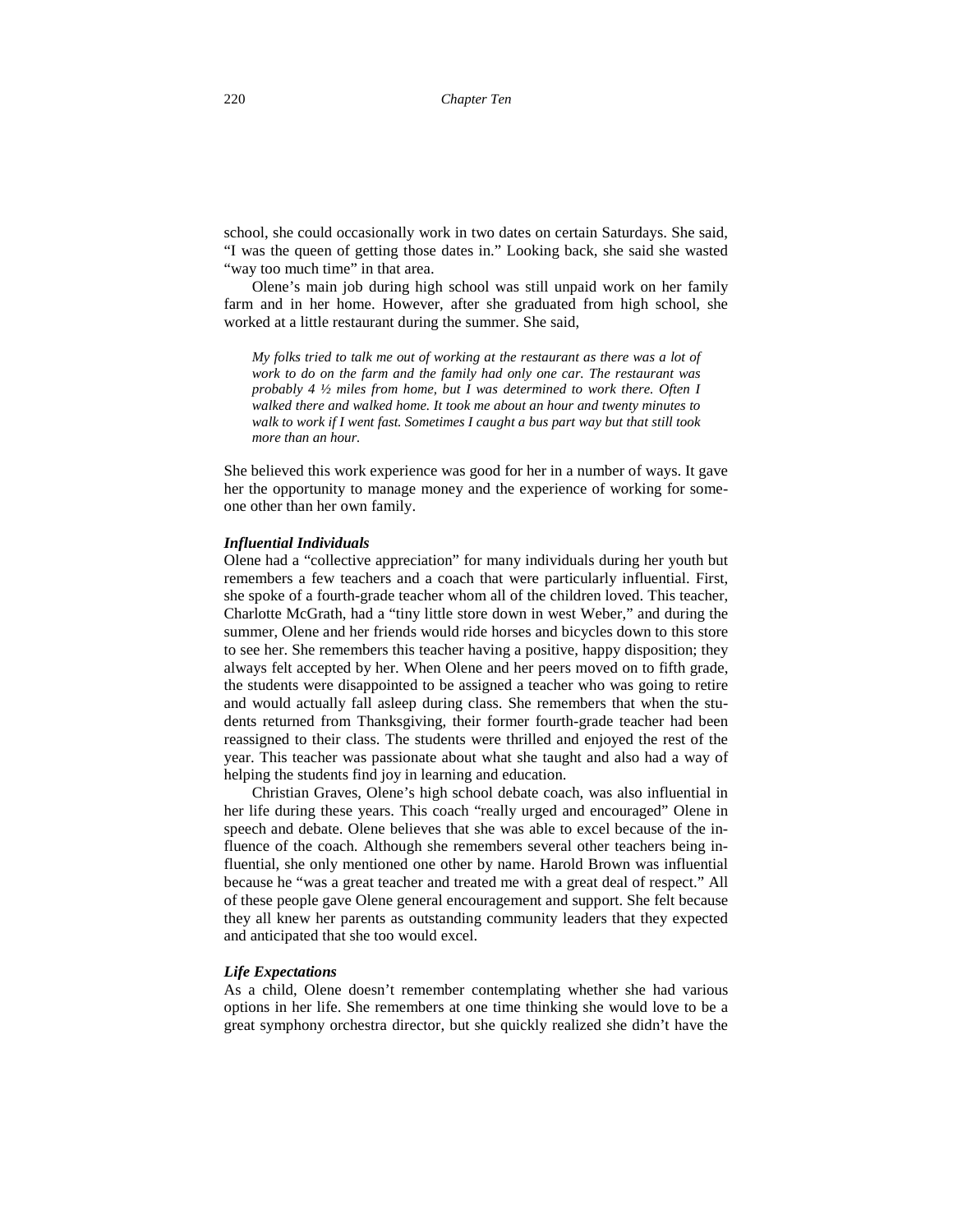musical expertise to do that. She also recalls wanting to be a librarian because she loved to read. Although her mother and other women she knew taught school, she didn't have women role models in leadership positions. As a young girl, she doesn't remember even considering most professional occupational options because of the lack of these role models or mentors. Yet, as she entered college, she knew that she did not want to be a secretary, a nurse, or even a teacher in the public schools, the job opportunities that most girls considered in the early fifties.

# **UNDERGRADUATE COLLEGE YEARS**

Olene received a scholarship in debate from Weber College, now Weber State University, so she started her college career in her own hometown. During her freshman year, she became involved in debate and extemporaneous speaking. At Weber College, she lived at home but was in a sorority. Social pursuits continued to play an important role in Olene's life. She said, "I think I was the only one that got rushed by every sorority at the college. Although it seems so insignificant now, it was important to me at the time." She also worked part time in the Athletic Office, which was a busy and exciting place to be for a freshman student.

Olene visited Brigham Young University (BYU) campus for a week during the summer after her freshman year of college to visit her brother who was going to school there. She said,

*I quickly discovered there were more boys than girls attending BYU, so I immediately decided I should transfer there for my sophomore year. I hate to admit that now, but it's true. Of course when I got down there in the fall, all the girls returned.* 

When Olene transferred to BYU that fall, she moved into an apartment with two close friends. While attending BYU, she took eighteen to twenty credits every semester and didn't have paid employment. She majored in political science and minored in history. She also decided to earn a secondary-education teaching certificate because her father kept saying, "Now, what is it you are going to do with a political science degree?" She believes political science and education were helpful fields for leadership development with their focus on applicable topics and skills related in part to political leadership.

During these years, Olene was inspired by two excellent BYU professors, Gaylen Caldwell and John Bernhard, who helped shape her thinking about politics. Because their classes were interesting, politics and government became very exciting to her. She actually decided to major in political science because of the influence of these men. She remembers having some very tough classes with only a few females in each, but she appreciated the academic challenge the courses provided. She also had an influential history professor, Richard Paul,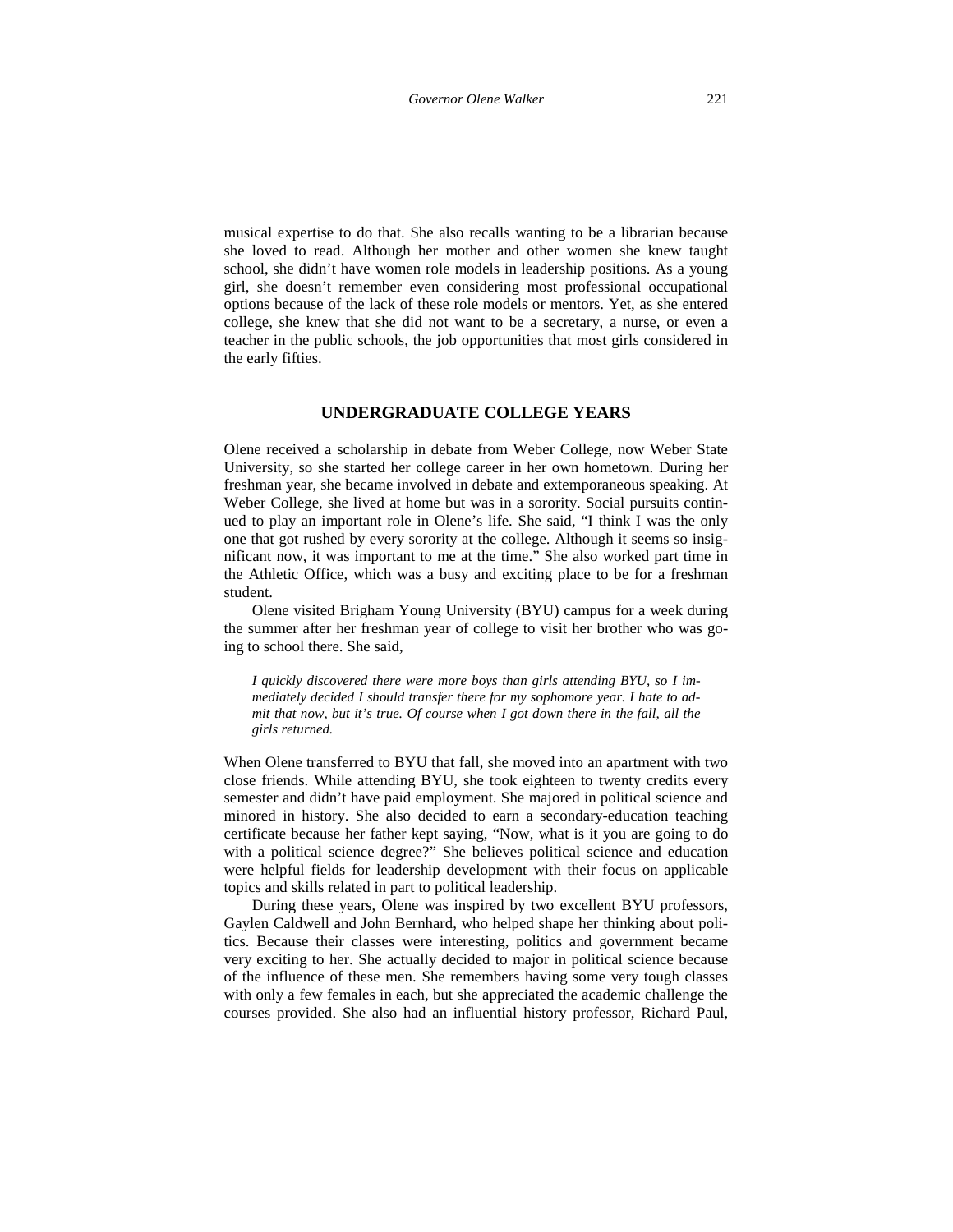who went on to become a university president. She ultimately decided to minor in history after taking his course. She said, "If I had to pick academic mentors in my whole progression, it would be those four." She not only enjoyed attending their classes, but the classes themselves provided the encouragement she needed to eventually begin graduate school.

Olene clearly continued to have a strong desire to achieve and accomplish her goals. At BYU she quickly became involved in several clubs and organizations. As a sophomore, she was elected to the legislative body of the school. She was also selected first attendant to the homecoming queen her junior year. As a senior, she was elected as the BYU student body vice president. In fact, she was first vice president in charge of all the student assemblies on campus. In this position, she used to attend campus and faculty leadership meetings to represent the students. She remembers one particular experience:

*I remember attending one particular leadership meeting when the president of the university was attending. He just lit into the football coach about how terrible the football team was that year. The football coach said, "You know, I can't recruit good players because other schools are offering scholarships to football players and we are not." The president said that is was against the rules to offer football scholarship, so that couldn't have been the case. The room was quiet for a minute, and then I courageously raised my hand and said, "President, I have a brother who just got a great football scholarship at the University of Utah." After the meeting, about thirty faculty members came up to me and thanked me for saying that. I must have had some confidence to defend the football coach like that.*

Although she didn't realize she was doing so at the time, Olene believes she was practicing many leadership skills in these roles. Olene did not join the debate team at BYU, but continued debating occasionally "whenever they needed somebody." Therefore, she ended up attending a lot of debate meets and kept involved. When she graduated with her bachelor's degree (cum Laude) from BYU she received the outstanding graduate award which was based on leadership, academics, and service.

During her college years, Olene learned to prioritize her activities. For example, Olene was involved with a ROTC-sponsored drill team for women that met at the same time as a committee over student assemblies, which she chaired. She explained,

*I missed a lot of ROTC drills because of student government commitments. Also, I had trouble with left and right (I could handle east, west, north, and south very well). They finally told me that I could remain one of the top officers but that I didn't have to come to drill practice any more. I thought, "Great!" By that time, I was beginning to question all of the female appendages created for the adoration of the males. I thought, "Why are we doing all of this marching when the boys are training for something real. We're just wasting our time marching up and down the field."*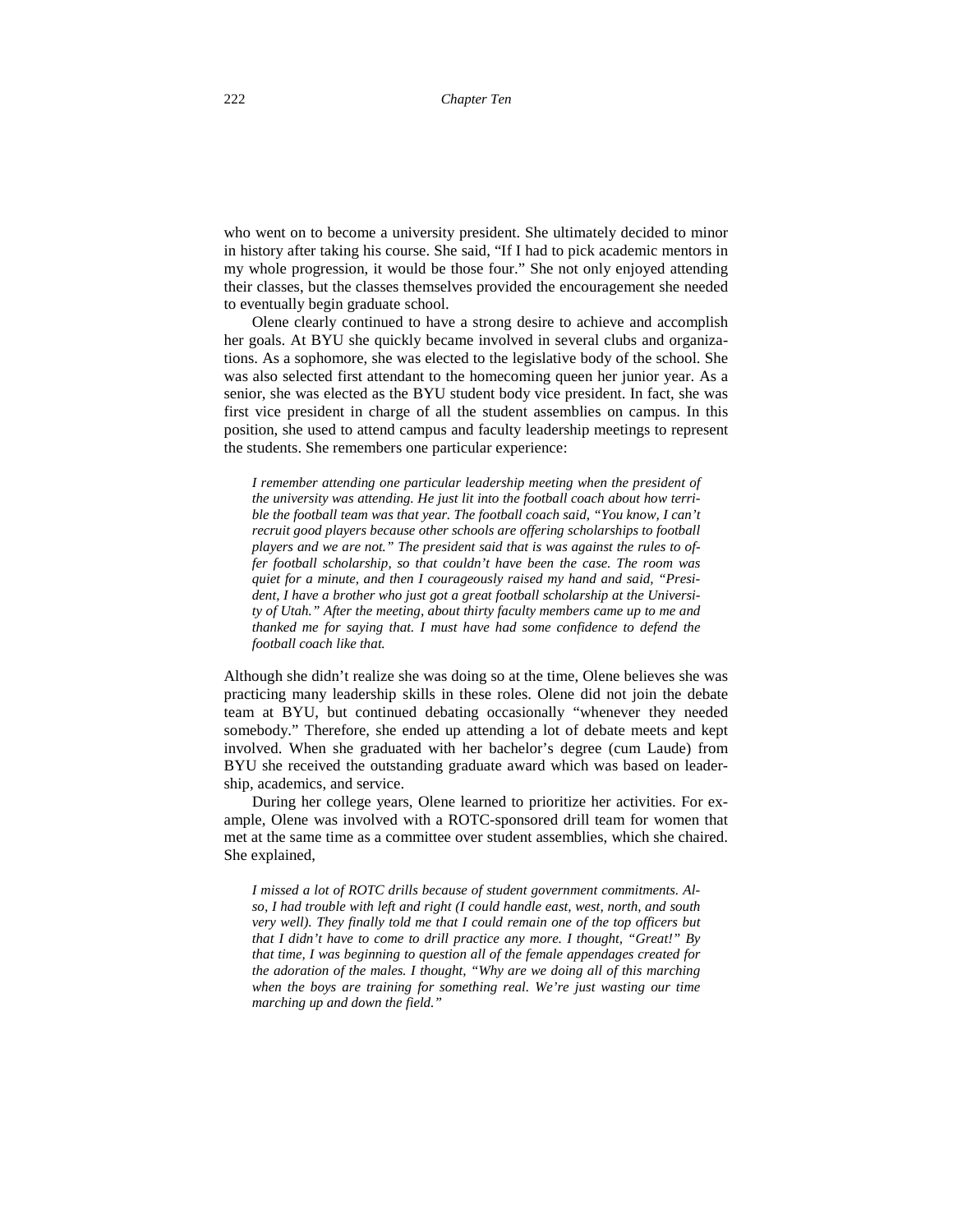This humorous story provides a good example of how Olene was able to keep things in perspective and move quickly on when she discovered her personal weaknesses and inabilities. She set priorities to allow herself to do everything she wanted to do. She came to rational realizations and then moved forward.

During her college years, Olene became aware of important social issues. She saw the need for women to become involved, and as a result of this, she organized additional social units on campus to encourage more young women to participate. She was asked to reach out and encourage the creation of new leadership groups on campus. All of these activities helped her continue to learn to work with different kinds of people. She doesn't remember leading any crusades, but learned to work within the system fairly well. Overall, Olene said that her college experience was "remarkable." She enjoyed every element of her courses and extracurricular involvement. However, she still says that, "In retrospect, I would have focused more on studies and less on social elements."

# **GRADUATE SCHOOL AND MARRIAGE**

During Olene's junior year of college, she met Myron Walker. The first time she saw him he was directing the parade lineup for homecoming and she was on a float. Her first impression was "what a good-looking guy." He was a student body officer at BYU, and shortly afterwards she formally met him in the student council. They dated, but after Myron graduated, he went into the army, and Olene was busy with academics and student activities her senior year.

When Olene graduated in 1953, she realized that her educational pursuits were not over. She absolutely loved learning and wanted to continue her formal education. Olene had debated back and forth whether she should go into law or get a master's degree in political science. She had been heavily involved in student government and enjoyed leadership roles. She said,

*I wasn't very conscious of the fact that I enjoyed leadership, but I guess a pattern was beginning to emerge that I could and would be a leader. However, after graduation, I certainly made a conscious choice. If I had applied to law school, I would have gone to the University of Utah. Instead, I applied to the political theory program at Stanford. I made a conscious choice because I had decided I wanted to become a professor.* 

Olene was accepted at Stanford and entered a one-year master's degree program on a scholarship. She loved her program and had very good professors. She was "thrown in with a lot of people from all over the country." She said,

*It probably broadened my horizons a great deal. I had to seriously study for the first time. I couldn't get by with cramming the night before as I had done so often throughout my college career. I got As and a couple of Bs at Stanford, so I wasn't at the top of the class; but I found that I could still compete and do well in this new environment. It gave me a certain degree of confidence.*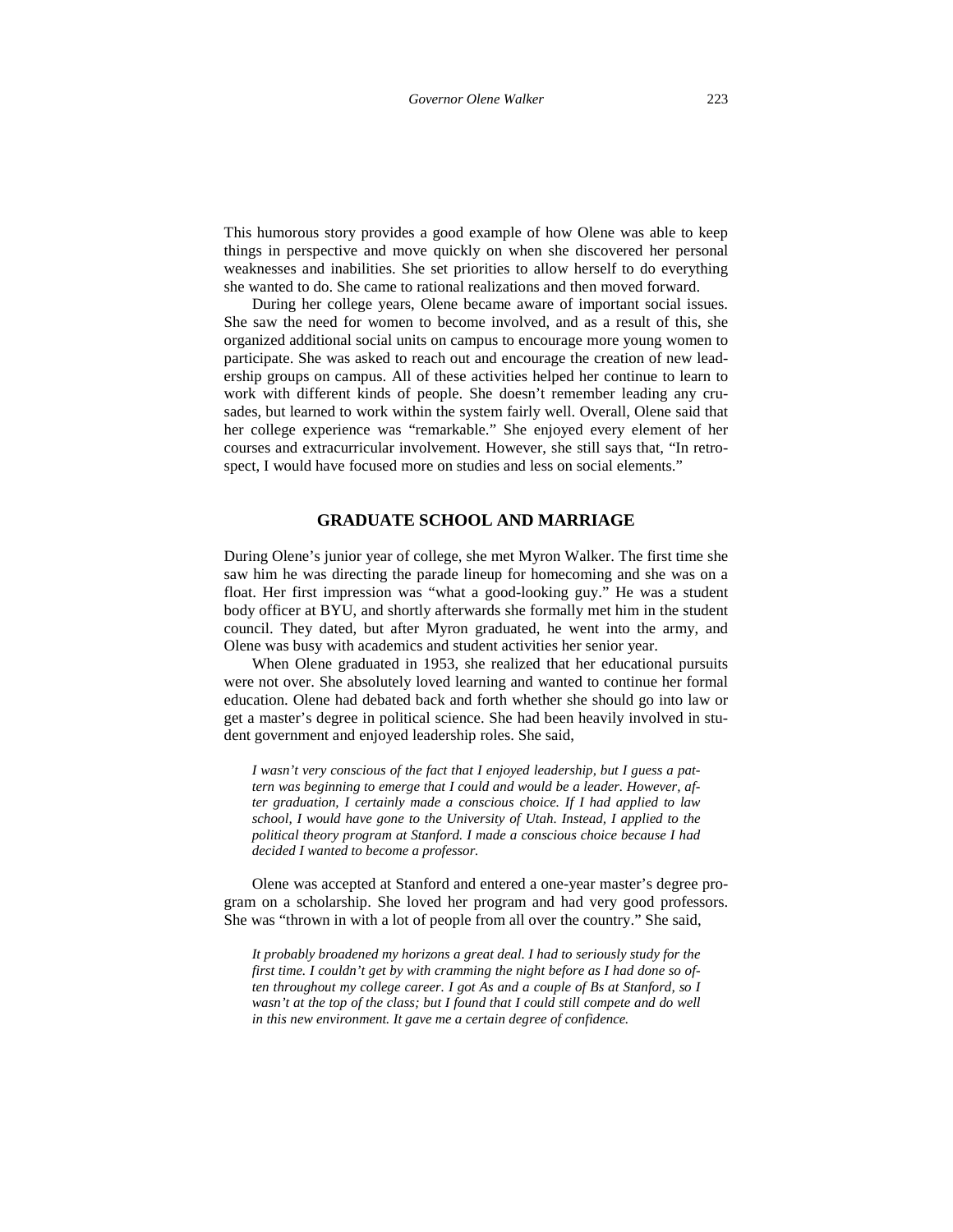She remembers two particular professors at Stanford asking her to correct papers for undergraduate classes. This also gave her a degree of confidence that the professors liked her work and acknowledged her intellectual value. Although she did have a scholarship, she worked as a resident assistant in one of the houses on campus. She met with the dean of women on a regular basis to discuss issues and policies.

Olene's earlier involvement in leadership during her undergraduate college years was motivated by her desire to "get things done." Although at Stanford she wasn't involved in student government, she continued to become aware that women needed to and should emerge as leaders. She was beginning to see the "bigger picture regarding what women could do." In her political theory education at Stanford, she began thinking about the role of women in becoming critical policy makers. She said, "Somewhere along the road, my experience was beginning to nudge me in that direction."

Myron was at Fort Ord, which was relatively close in proximity to Stanford. Olene always knew she would get married and have children, but she wanted to do certain things first. They continued to see each other during her year at Stanford, but then she decided that maybe she wanted to do a Rotary fellowship to Italy for two years. Myron finally grew impatient and gave her an ultimatum. Olene explained,

*Myron finally said, "This is it. If you go to Italy, our relationship will never work out." He called my bluff, and we ended up getting married between winter and spring quarters while I was a student at Stanford. It was the best decision I ever made.*

After they married, Olene drove from Pacific Grove to Stanford during spring semester, ninety miles each way, which was no small task. Myron was going to attend the business school at Harvard for his M.B.A. the next fall, so they moved to Boston and began living as "very poor married students."

# **EARLY PARENTHOOD AND RELOCATIONS**

In Cambridge, Olene obtained employment at Polaroid Corporation and was in charge of new accounts. She felt it was good for her to work in a for-profit company, so she could have some business experience in a professional setting. She said, "In those days, women didn't work while they were pregnant, but I did." She worked until just before her first child was born, "a little less than one year after she was married." She then chose to become a stay-at-home mother.

Myron had a scholarship that paid for tuition, but they struggled to make ends meet with living expenses. They couldn't afford student housing, so they found rent-free living situations where they could manage and care for apartments and a home. They enjoyed Boston and had a wonderful group of friends who were also in school. She said, "We were all poor, but we all played Monop-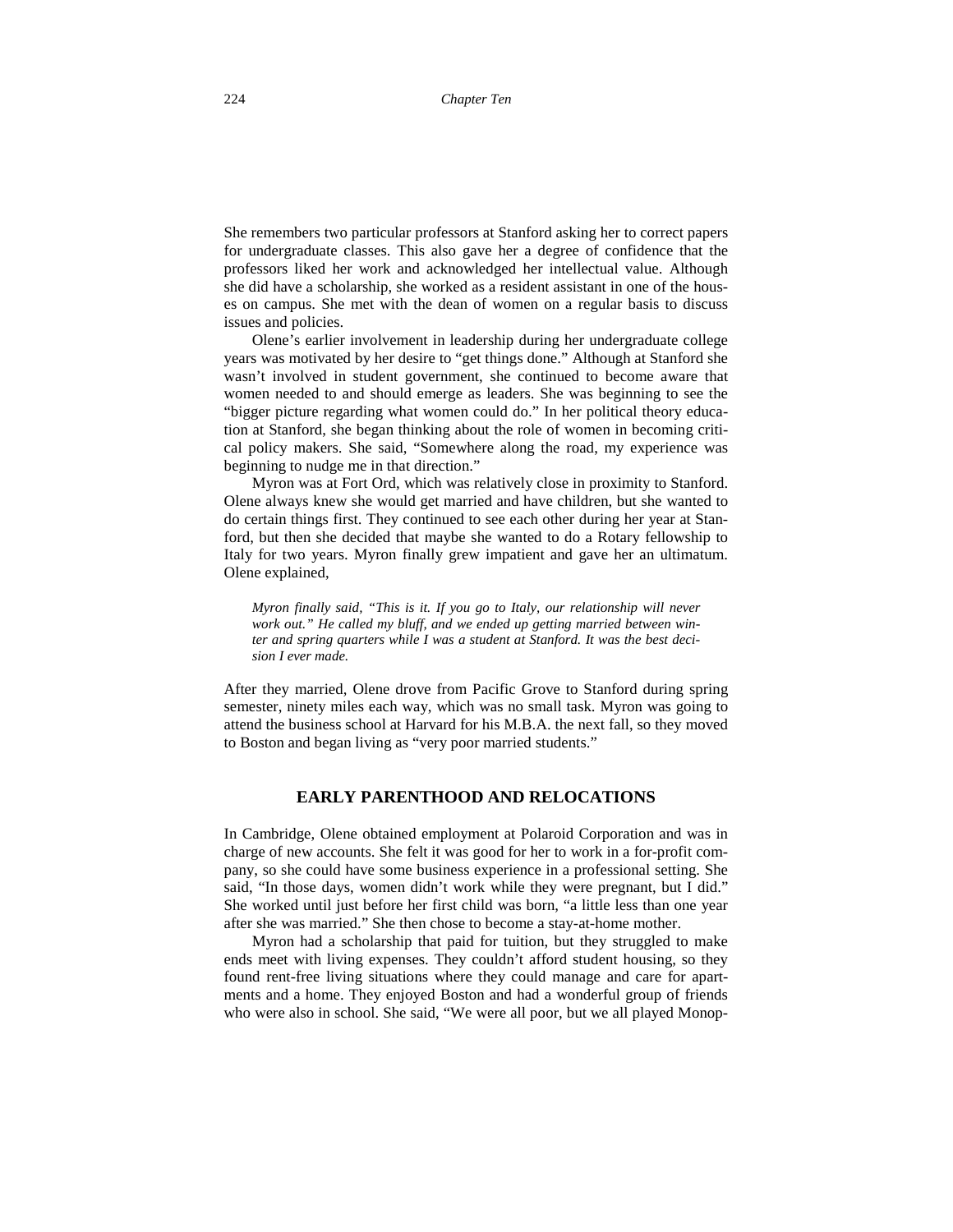oly. On Friday nights, we had parties after our husbands handed their papers in at midnight." Olene remembers that she and Myron had the most inexpensive season symphony tickets and occasionally went to plays and musicals before they hit New York. She recalls "having a remarkable time there because of the academic environment and great friends." Myron finished his M.B.A. at Harvard after two years, just before their second child was born.

For the next thirteen years, Olene was a full-time stay-at-home mother and had little time for community involvement outside her basic church attendance and service. She and Myron had all seven of their children and moved thirteen times within a twelve-year period. Most of the moves were across the country or to a different state. Olene explained that living in a variety of states and cities helped widen her perspectives on community issues and needs. Her social circles were often within her church group, and she recalls having "a lot of great friends" in various places during those years. She said, "It also made us more self reliant, because we couldn't run home to anyone if we had an argument." She also believes these moves and continual transitions helped her become more independent and learn to adjust to change. Finally, Myron decided that if he was going to work sixty hours a week, he might as well start a business of his own and move to Utah near extended family. So, after thirteen years of moving around a great deal, they moved back to Utah and have lived there for over forty years.

# **SERVICE AND VOLUNTEERISM**

Olene's professional career actually began as a school, church, and community volunteer. Because her decisions regarding her participation in specific efforts were dependent on her family, this section will include elements of both her family life and community involvement so the reader can more clearly understand her career pathway. This will also provide a more comprehensive picture of how she learned and practiced leadership.

# *PTA*

After Olene and Myron moved their family to Utah in 1969, she quickly began getting involved in a lot of community activities including the PTA in her children's schools. In fact, she eventually became the PTA president of every school her children attended. She believes that she acquired some very valuable leadership experiences in this role throughout these decades of service.

In addition to working with a wide-variety of people in organizing events and efforts, Olene also remembers some particular lessons in PTA work that were helpful later in her political positions. She said she actually learned more from the year she felt most ineffective as a leader than from the years she had many successes. She explained,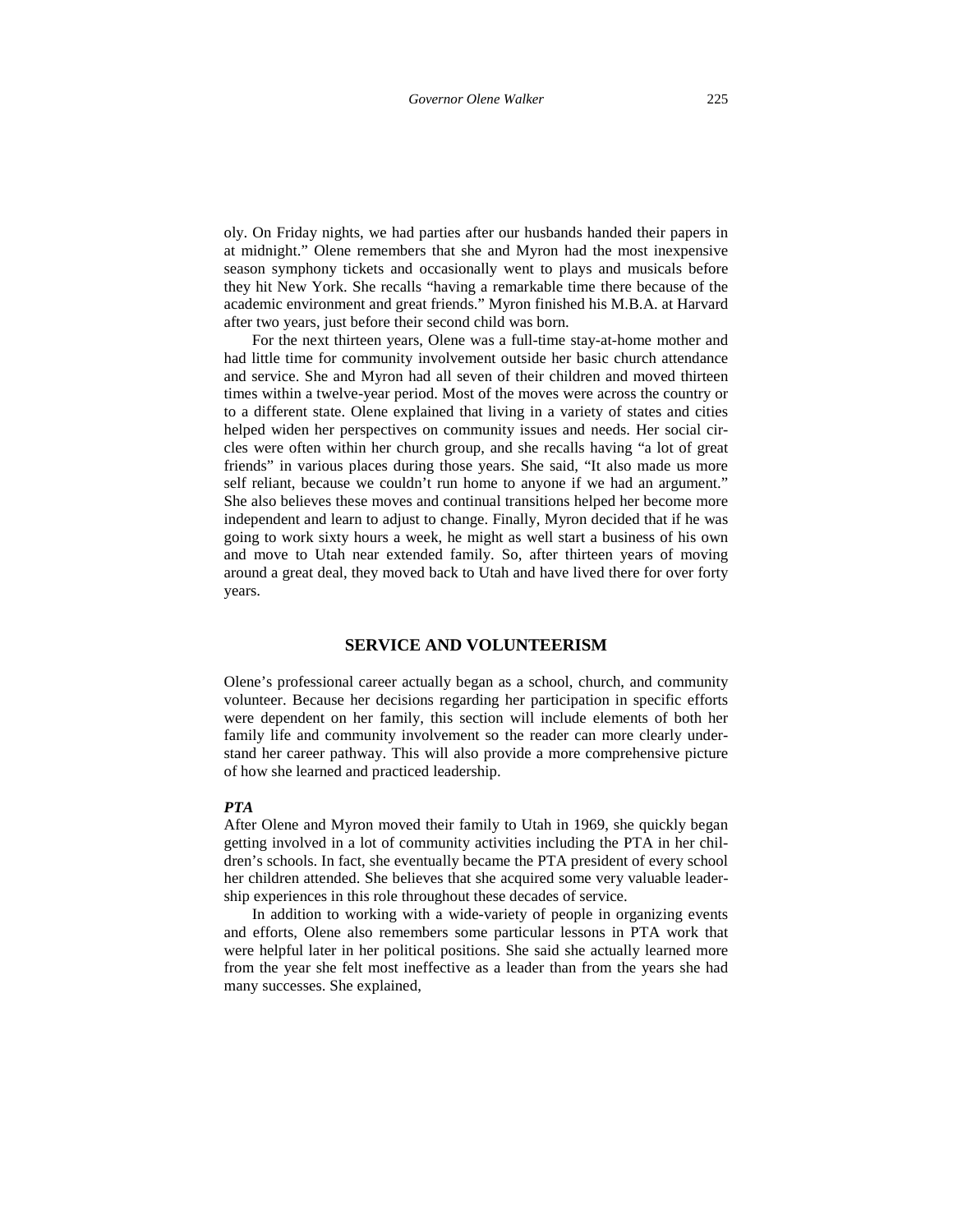*One of the greatest lessons I learned was from an experience when I felt that I*  was most ineffective as a leader. I was PTA president at a high school, and *everybody was so busy. The school leaders said, "Oh, you just need to do the minimum." I talked other people into doing the same. We'd hold meetings over the phone and cut corners. As I look back on all my leadership roles, I've been chairman of so many things. I feel that was the year that I was probably most ineffective. It taught me a great lesson. You have to get people to buy in to whatever you are doing before they are willing to put the time and energy in it to make a difference.* 

She realized that her own expectations were pivotal to the PTA doing the minimum that was required that year. She learned that she didn't like leading with no major purpose in mind. She didn't get the unity and support because she had no "cause to lead." They did the regular required duties and people assumed she was successful, but she knew there was more that could have been done. She learned, "If you want things done, you don't say it won't take much time. Instead you say, 'This is so important it will take time!'" After this experience, Olene became PTA president at another school. She and other parents got passionately involved and ended up making a true difference in many ways. She remembers involving other people, delegating a lot of the work, and really having great success. She said,

*We were able to accomplish so much. We brought volunteers into the school to help children. We implemented important programs in the school that had some of the richest and poorest in the state. We were committed to making a difference, and we found the time and energy to do so.* 

# *Church Service*

Olene spoke about her leadership experiences in doing church service, particularly after she became established in the community. She was asked to serve in many roles that became helpful in her development in a variety of ways. For example, she was the president of the young women's organization in her church for over eight years. She explained,

*By then, I was smart enough to say to the bishop, "I'll do it if you'll appoint Barbara Gibbs as my administrative assistant." I knew from my past experiences that I had to work with the right people to get the right things done. The bishop said, "But, Olene, that isn't a specific position or calling we have in our church." I told him that I thought we could be creative and make this new position, because I knew by then Barbara and I were a great team. She was so organized and detailed. And, I was kind of a big picture person wanting to get things done. This is the reason I was never asked to serve as a secretary in any organization.*

Olene spoke about how well they did as a leadership team. She'd get great ideas for outings and adventures, and Barbara was the one who made sure they had rides and food. They each loved their own roles and complemented each other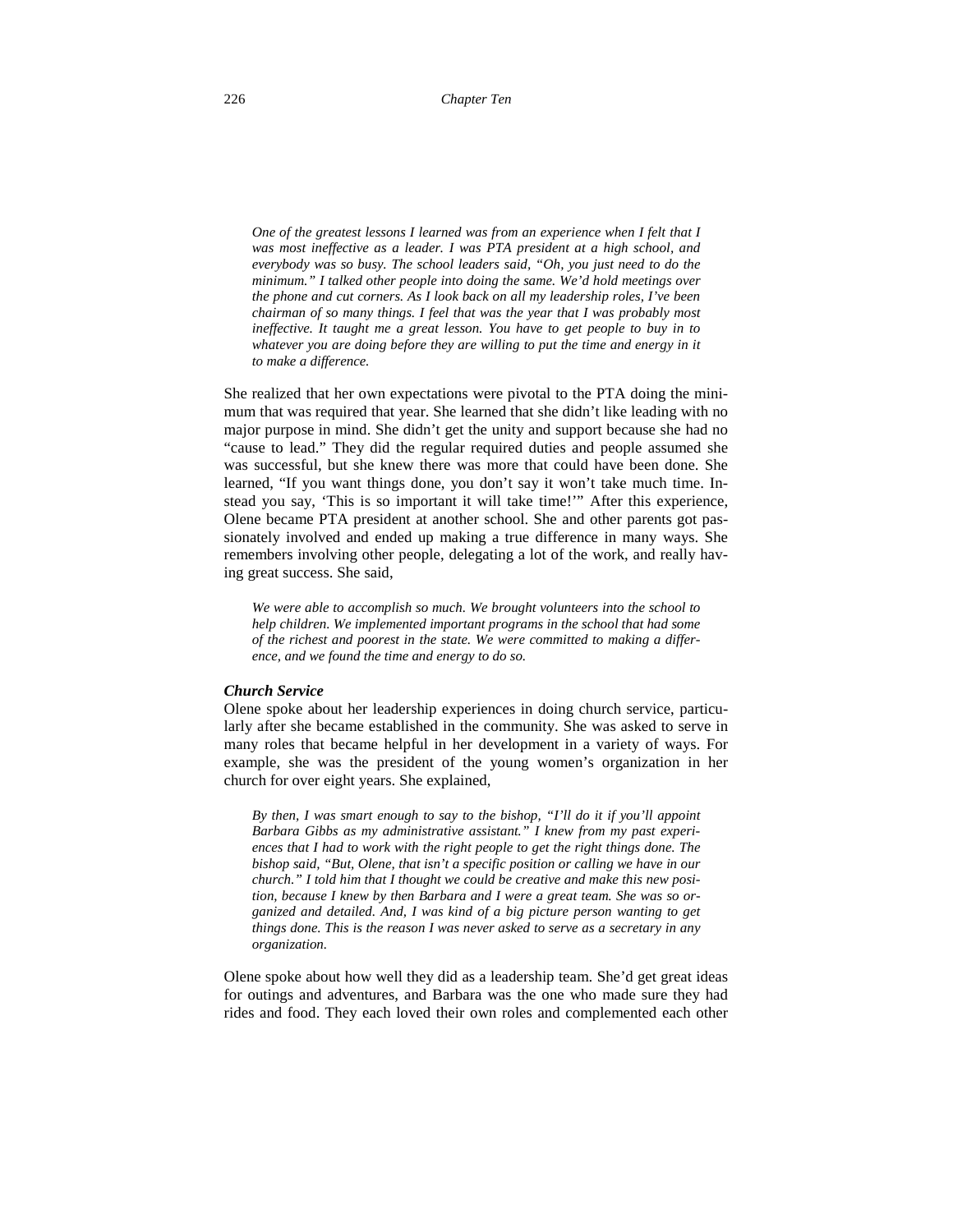well. In this and other church positions, she strengthened her skills in organization, communication, listening, and motivating others.

# *Other Volunteerism*

In addition to her PTA and church service, Olene continued her involvement in other community service efforts throughout the years and remembers serving on many boards. She continued to do this even after starting her paid positions and throughout her Ph.D. program. She served as the chairperson of a committee to revitalize a section of downtown Salt Lake City. She served on various state and local task forces, as well as boards and committees for the United Way, Ballet West, Red Cross, Girls Village (a home for girls who were having problems with parents, school and law enforcement), the League of Women Voters, and the Utah Homeless Committee.

Olene served as the community council chairperson of a high school and a junior high and felt they made positive changes that "really benefited the children." She believes that being involved in these change efforts helped her understand public education in more detail. These efforts led her to become involved in some political elements of the educational systems as well. She said, "I absolutely benefited from my K–12 volunteer work. When I look back on my experiences, I believe that I had many opportunities to write, speak, and expand and strengthen many skills important for leadership."

# **DOCTORATE EDUCATION**

Shortly after Olene and Myron moved to Utah with their children, Olene went to the University of Utah and talked to a professor who was "sort of the guru political science professor at that time." He advised her not to pursue a formal degree, but just to take a few classes. Because she had been out of school for about thirteen years at that point (she was thirty-seven at this time), he told her that the GRE would just be too tough and that she should "just enjoy life." She took an evening class in mid-eastern politics and absolutely loved it. However, shortly after this she began working part-time and didn't take additional classes until she formally commenced working on her degree years later.

Olene started actually working on her doctorate degree in 1976. She found that she needed that intellectual stimulation, and her husband was "very cooperative" in helping with the children so she could do this. Although she remained interested in political science, she decided to get her Ph.D. in educational administration because she still felt that she wanted to either teach at the university level or become a superintendent of schools. Olene was working in the schools at this time and was "heavily connected with both disciplines." So, she basically took classes whenever she could manage them, typically in the evenings. The University of Utah did require her to attend school full time for one year sometime during her doctoral program so she took fifteen to eighteen credit hours for two semesters so she could fulfill this requirement. During this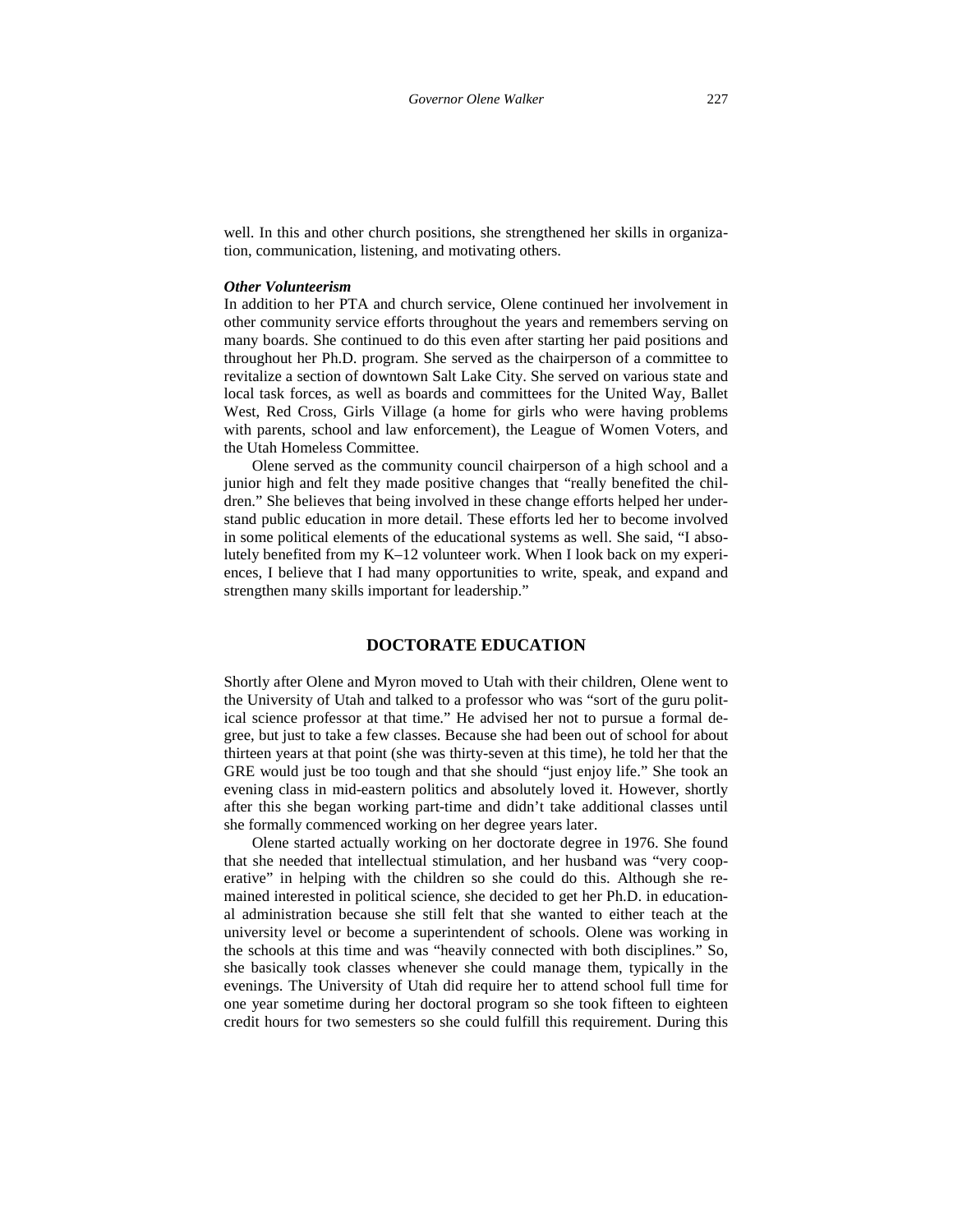year, she also worked thirty hours a week and took care of her family and community obligations. She explained,

*I merely set aside time from ten or eleven at night until three in the morning to study and eventually do my dissertation. I'm a night person. I do not require more than four or five hours of sleep. That's still about what I sleep at night. I wish I could get more. I really do. But that is when I have been able to accomplish what I have needed to get done in my life. During those quiet moments when everyone else was sleeping, I was able to study uninterrupted.* 

During these years, Olene remembers three influential individuals. A professor named David Sperry, dean of the department, was her first chair. She remembers him primarily for his strong encouragement and support and his dedication to improving the educational system. She also remembers Gene Jacobsen who took over as chairperson of her committee after the departure of David Sperry. He too took a special interest in her work and making certain that she completed her Ph.D. She took a challenging class from Professor Sterling McMurrin. He gave the students a reading assignment of forty books that they were to be tested on. Although she had seven children at the time, she still enjoyed a good challenge. There were fifty students in his class at the beginning of the semester and only a dozen at midterm. Olene recalls being the only student who showed up to take the final examination. She found great satisfaction in finishing and conquering those kinds of challenges.

It took Olene three years to complete her coursework for her Ph.D. and then two more to do her dissertation. She was fifty-one and a Utah state legislator when she finished her Ph.D. in education administration with an emphasis in law and policy. When she received her Ph.D., two of her children and a son-in-law and a daughter-in-law graduated the same day: one with a medical degree, one with a master's degree, and two with their bachelor's degrees.

# **CAREER/PAID POSITIONS**

Olene had a paid professional position at Polaroid Corporation for six months after she graduated from Stanford. However, she did not have paid employment for nearly fourteen years as she gave birth to and raised children. As already noted, after giving birth to all seven children and moving to Utah, Olene immediately began her involvement in community work, which eventually led to paid employment offers.

# *Educational Consultant*

In 1973, Olene was chairing a task force of an elementary curriculum analysis of the Salt Lake School District (just for fun), and she was working with a consultant who had been hired by the district to do the overall staff work. He quickly discovered Olene's capabilities and asked her to work full time with him as an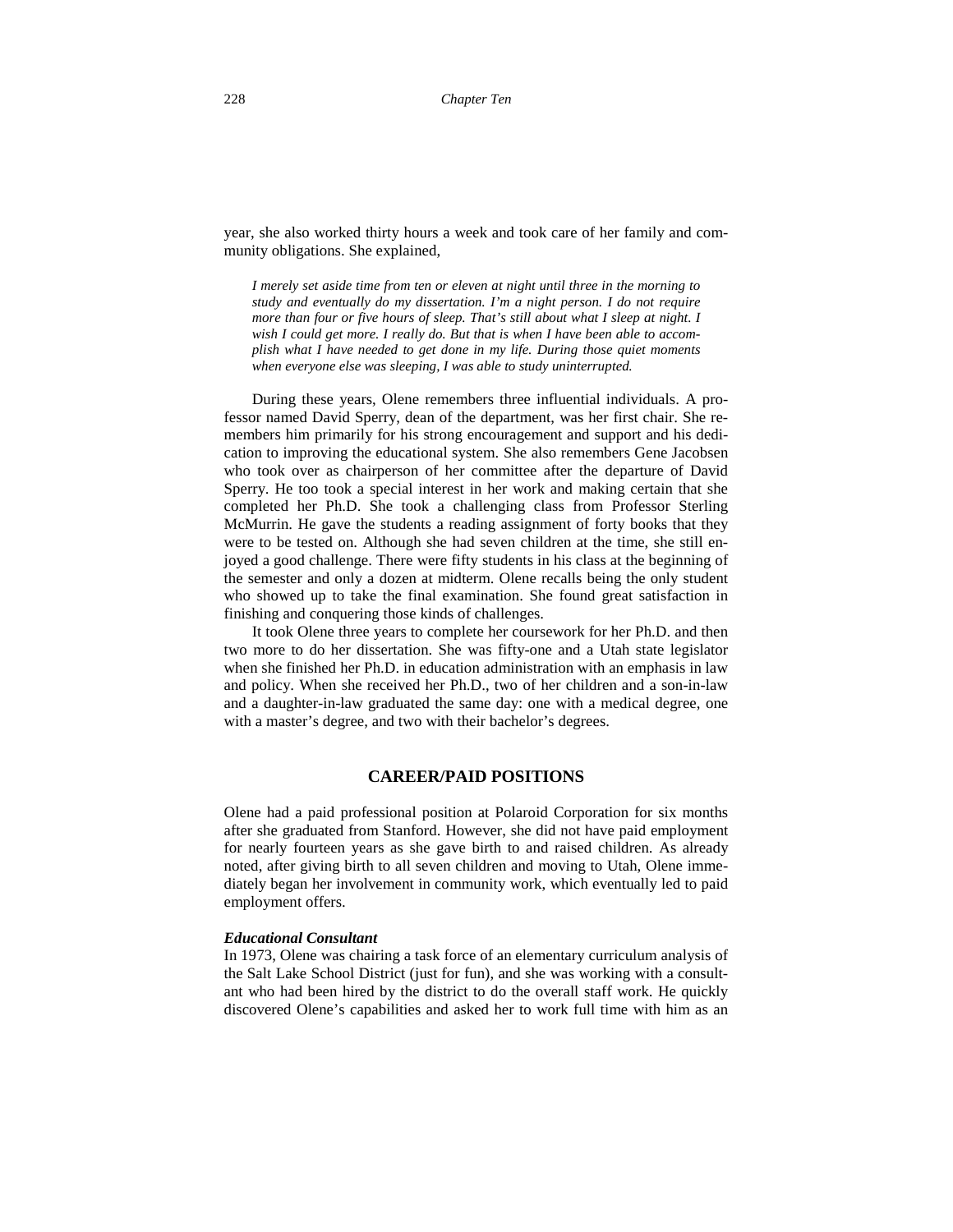educational consultant. She turned him down because she had seven young children between the ages of three and fourteen and knew it would not work. He then proposed that she work only a few hours a day while her youngest was in preschool, and she decided to accept the position. So, she began working for an education-consulting firm analyzing the skills necessary to read and do math and developing materials.

After the completion of the contract with Salt Lake School District, the firm had a contract with the United States Department of Education evaluating Title III projects that were innovative and creative. She said, "I ended up being gone Tuesday through Thursday one week, to visit a project, and then I spent the next week analyzing and writing." Olene quickly discovered that the position took too much time away from her family even though she enjoyed the work. Her family needs always would be her first priority. This experience did strengthen her time management skills and she certainly learned more about the educational system. She met with the top people in education in the state and networked with various people that later became supporters. Olene also "certainly learned the process of education in terms of curriculum and curriculum development."

# *Federal Program Director*

Olene then began working for the Salt Lake School District administrating a federal program and explained,

*I negotiated time instead of salary in this position. In hindsight, I should have negotiated both, but I wanted to be able to go to my children's football games, basketball games, tennis matches, swim meetings, dance concerts, and all of that!*

Olene ran the federal program for four years and worked with at-risk schools to develop programs that would help students stay in school. She learned more about the responsibility all community members have for all of the socioeconomic groups and ethnic populations in the state. She worked with educators, parents, and students, and acquired new insights into the issues of poverty and diversity. It broadened her perspectives and gave her the connections she still has to this day with ethnic communities within the state.

## *Director of Salt Lake Education Foundation*

After working on the federal program for a few years, the superintendent of the school district asked Olene to form a foundation that would bring in additional money for the schools in that district. So in 1984, Olene became the full-time, paid director of Salt Lake Education Foundation. She had done some fundraising as a volunteer with other groups, but this was a challenging new experience. She quickly learned about fundraising saying:

*First, I tried to raise money for education in general and found it was impossible. Then I decided to narrow it down to one specific school and that kind of worked, but I knew there must be a better way. I learned that we had to raise*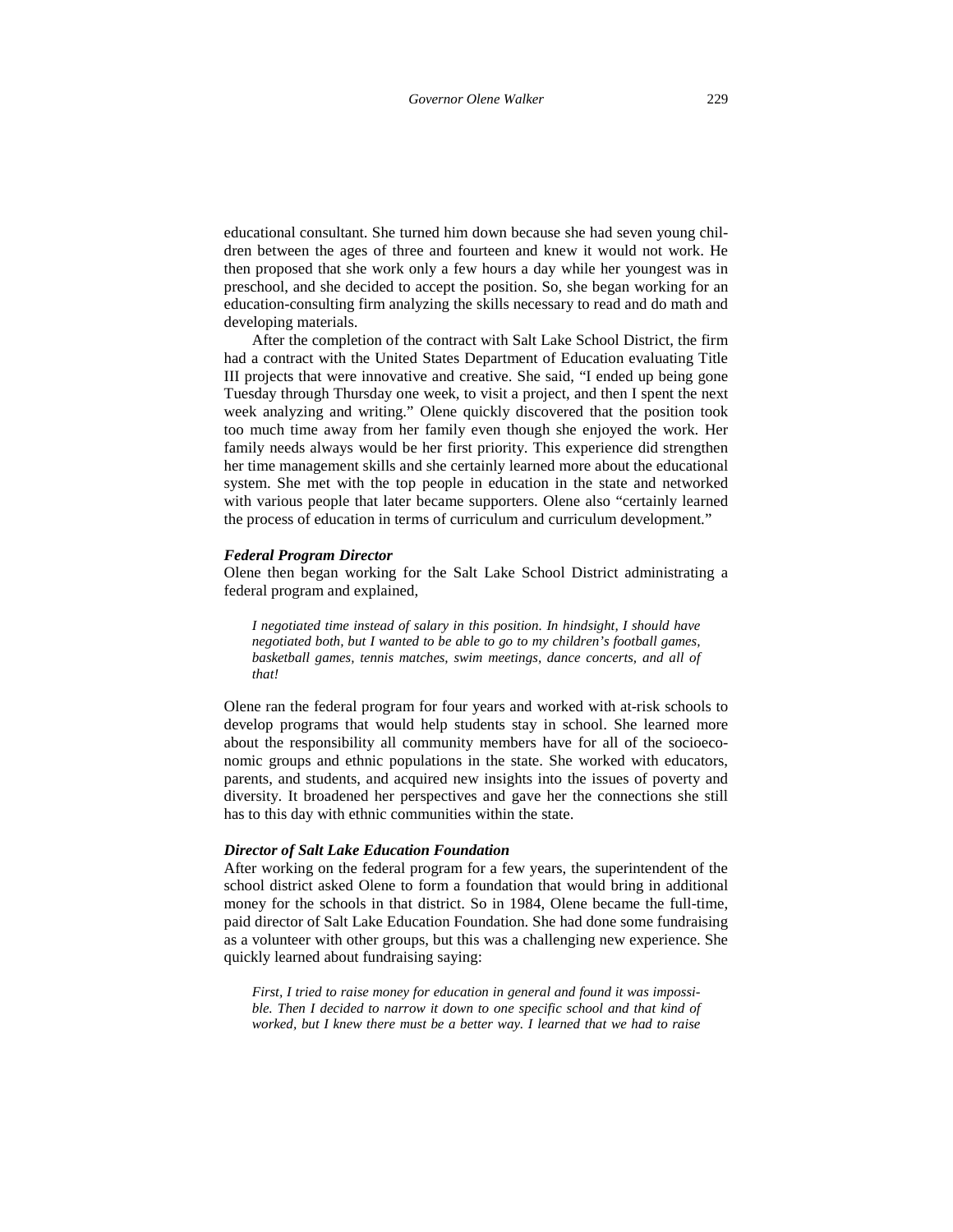*money by talking about something concrete. I needed to raise money for a specific school to meet a specific need—for example, a new violin program for a specific central city school. I learned that I needed to know the costs of bows and sheet music. I discovered I could get people to donate money for books for a specific library but not books to help education in general. I discovered that people would contribute if they could see the specific needs and knew that their contribution would help individual students in a specific way. I learned that people need to see the result of their efforts.* 

Olene learned a lot about fundraising from this position. She also continued to develop a sense of "what works and what doesn't." She became very successful and later helped other school districts set up their own foundations. Again, she was also involved in boards and other community work during this time.

#### *Legislator and Majority Whip*

By 1980, several people had approached her, encouraging her to run for the legislature. With her political science background, she had always been interested in government. She continued to have a desire to "make a true difference to her community by trying to make things better." Although she still had children at home, which meant that she was "driving carpools and going to a lot of sporting events," and was writing her dissertation, she decided to get more involved in the state politics by running for a seat in the Utah House of Representatives. She soon discovered that she was a Republican in the third most Democratic district in the state. She started campaigning by going out and knocking on doors every night after work and every Saturday. Her children were "a great asset in helping" her run. Many of the people she met had children who were friends with her children. They were also helpful in distributing campaign materials.

Olene was elected to be a legislator and then served for eight years between 1980 and 1989. When she was first elected, she was one of only seven female legislators among a total of 104 in the state. Yet, she said, "I was treated very well in the legislature." When she was first elected, the Speaker of the House told her to "get to know the budget." She took his advice and "got to know it probably as well as anyone." In fact, many male legislators would come and ask her questions about the budget. She learned it was important to understand where the money went, what the revenues were, and what the tax policies were. Although "rather unusual," she was made chair of an Appropriations Committee during her second term. Despite the fact that hardly any females had been in leadership in the Utah legislature, Olene was elected assistant majority whip in her third term and then was elected majority whip in her fourth term. The legislature only met forty-five days a year so she continued employment as director of the Salt Lake Education Foundation during these years. Of course, she had interim meetings and continued her involvement in legislative committee work and other projects throughout the year.

To this day, Olene gets credit for the Rainy Day Fund in Utah. That particular bill took her two years to get passed. She felt strongly about it because she'd looked at the historical trends of the revenues for the state, and it became "very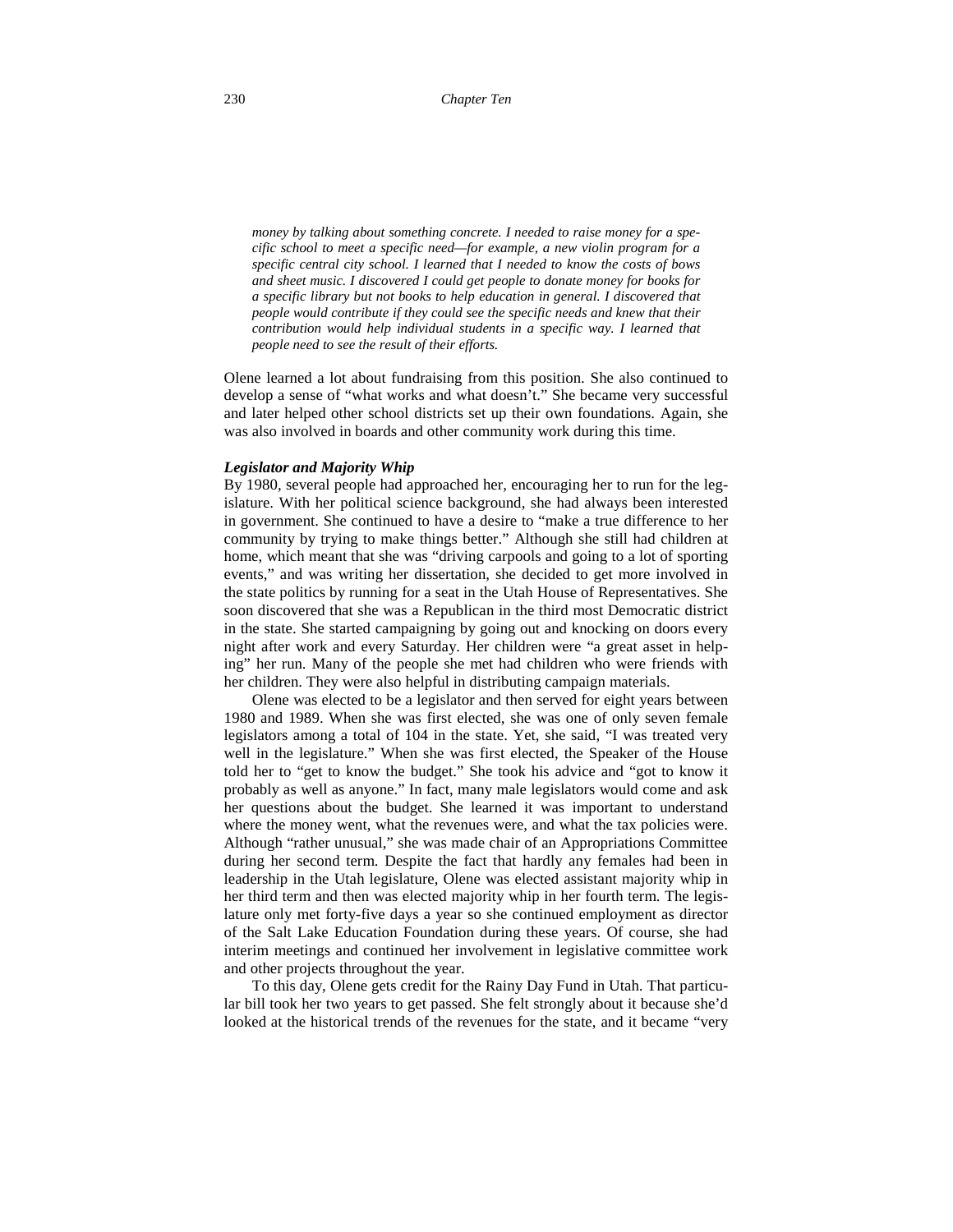obvious" to her that there were times when the state had to cut programs and raise taxes with the downturn. She figured that if money was put away for these times the state would be far better off in the long term. At the time it passed in Utah, only one other state had this fund. Now, nearly all states have a similar fund. One year she sponsored and was successful in getting more bills passed than any other legislator. She quickly determined that was not necessarily what she wanted to be known for and was more selective after that. She sponsored many critical pieces of legislation including the Utah Consumer Credit Code, the Insurance Code, the Juvenile Corrections System, and Human Services Legislation.

Olene said that serving in the legislature gave her continual practice in speaking, writing, negotiation, compromise, budgeting, problem solving, and taking criticism gracefully. She said,

*The legislature is a great education; better than any other kind of training for government leadership because it helps you see how the state runs, get to know the budget, and learn about different programs. It's a great training ground!*

She also received a lot of practice in analyzing data and trends and finding solutions. Running a campaign also gave her practice in gaining support, obtaining funds, and rallying the troops—all important competencies needed as governor. She said, "I enjoyed the legislature and found it remarkably informative and challenging.

### *Director of Community Development*

After eight years of serving in the House of Representatives, Olene was defeated. She knew she was always a target being in such a Democratic district, but the defeat was still very traumatic for her. However, she had "a lot of amazing offers," so she was able to move on fairly quickly. She accepted a position as the director of community development for the State of Utah and worked in this capacity for two years. She was over libraries, the art council, history, state fairs, housing, services for the homeless, community service, and more, and she "thoroughly enjoyed it." She also said it was great preparation for her future positions.

#### *Lieutenant Governor*

In 1991, Olene decided she wanted to serve in elected office again. She explained,

*I decided to run for Congress because I got angry with the federal auditors over housing. However, while I was running and doing well in the polls, I was asked by the governor [Mike Leavitt] to run with him as lieutenant governor. Although Congress sounded interesting and challenging, Myron was still involved in his business endeavors and had no interest in moving to Washington. Our family was in Utah, and it would have been terribly difficult for me to relocate. I understood Utah's issues and problems from the legislature and other*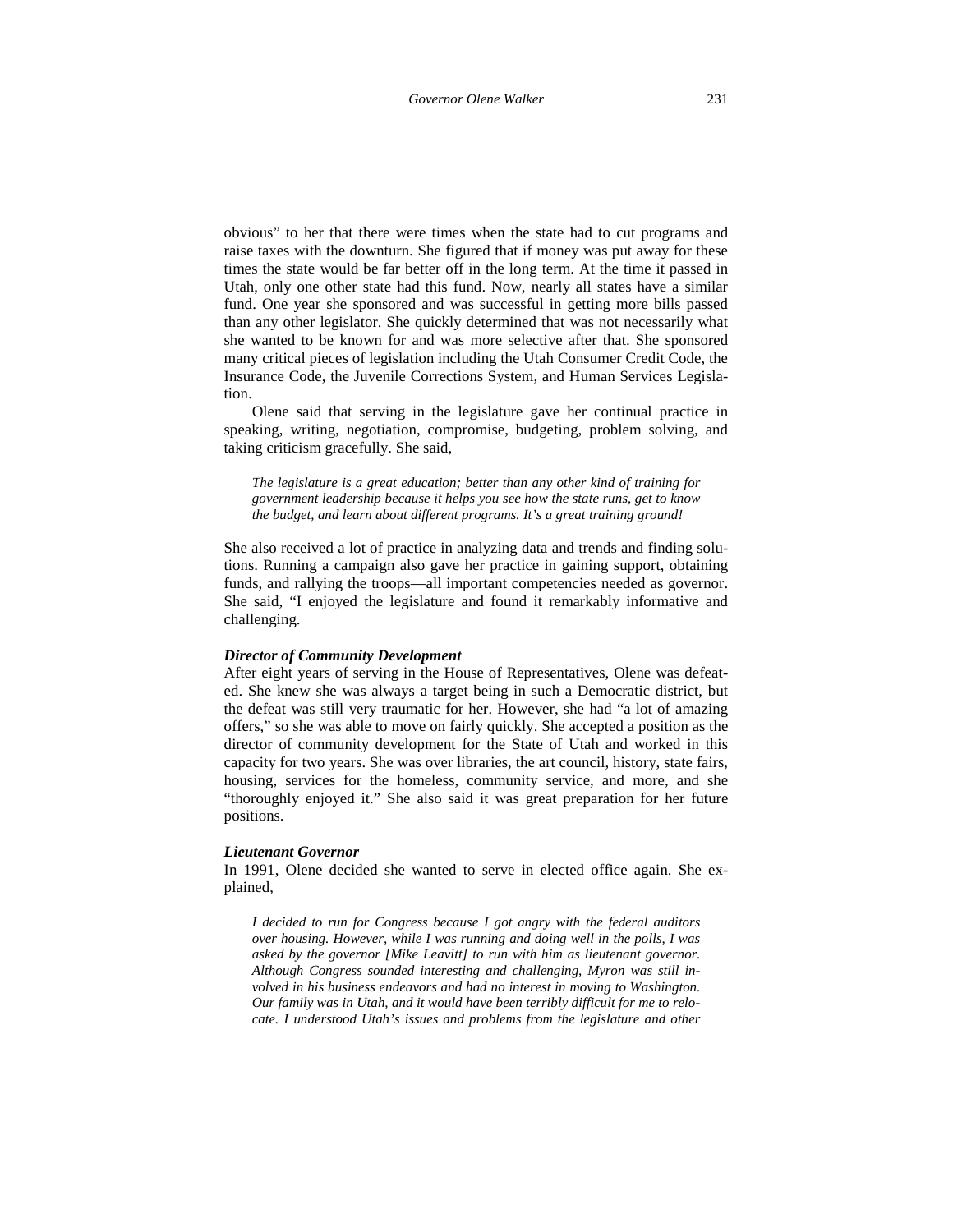#### *experiences. In Washington, I would have been one of 435. It didn't take me too long to figure out that I was better off staying in Utah.*

Olene ran for lieutenant governor with Mike Leavitt three consecutive times and served in this role nearly eleven years. She enjoyed this position and said they worked together very well as a team. In looking at the nation, she believes they "got along probably better than most any other lieutenant governor and governor in the United States." She said, "He had a great deal of respect for me, and I for him."

Olene was able to use all of her previous experience and knowledge to perform effectively in her position as lieutenant governor. As lieutenant governor, she chaired the Health Policy Commission for seven years, developing critical health care policy. She spent three years chairing the Workforce Task Force, which created legislation that moved twenty-six different programs from five different departments into one unified department. This basically changed welfare to a process of gaining employment. During these years, she was also part of the budgeting process and usually sat in on all judicial appointments. She also established the State Volunteer Office. She noted, "If you don't care who gets the credit, you can get a lot done as lieutenant governor." As previously mentioned, Olene was recognized by peers in others states as they elected her to chair the National Conference of Lieutenant Governors and to serve as the president of the National Association of Secretaries of State.

## *Governor*

Olene said that she never had plans to become the governor, but that "it just happened." She always knew as a lieutenant governor that there was always the possibility of becoming governor if something happened. During his last term as governor, Mike Leavitt was asked by President George W. Bush to accept a post to head the Environmental Protection Agency (EPA). He accepted the invitation, and Olene was sworn in as Utah's fifteenth governor at the age of seventy-two on November 5, 2003. She was excited about the challenge and the opportunity to accomplish many important initiatives.

Six weeks before she became governor, she and her staff immediately began to strategize on what they could get done in the fourteen months she would be in office. She carefully considered which issues would have the greatest impact on the State of Utah and how to implement effective change in such a short time period. Olene and her staff decided on sixteen initiatives they wanted to move forward in fourteen months—more than one each month. She believes that starting her governorship with a plan of action and deadlines helped her become a successful governor. She also believes she was successful because of her ability through the years to learn from a wide variety of paid and non-paid positions and experiences, each contributing to important skill development and intellectual insight needed to understand the complexity of running a state government. Several of her initiatives that she is particularly proud of are the reading initiative that encourages families to read with their children twenty minutes every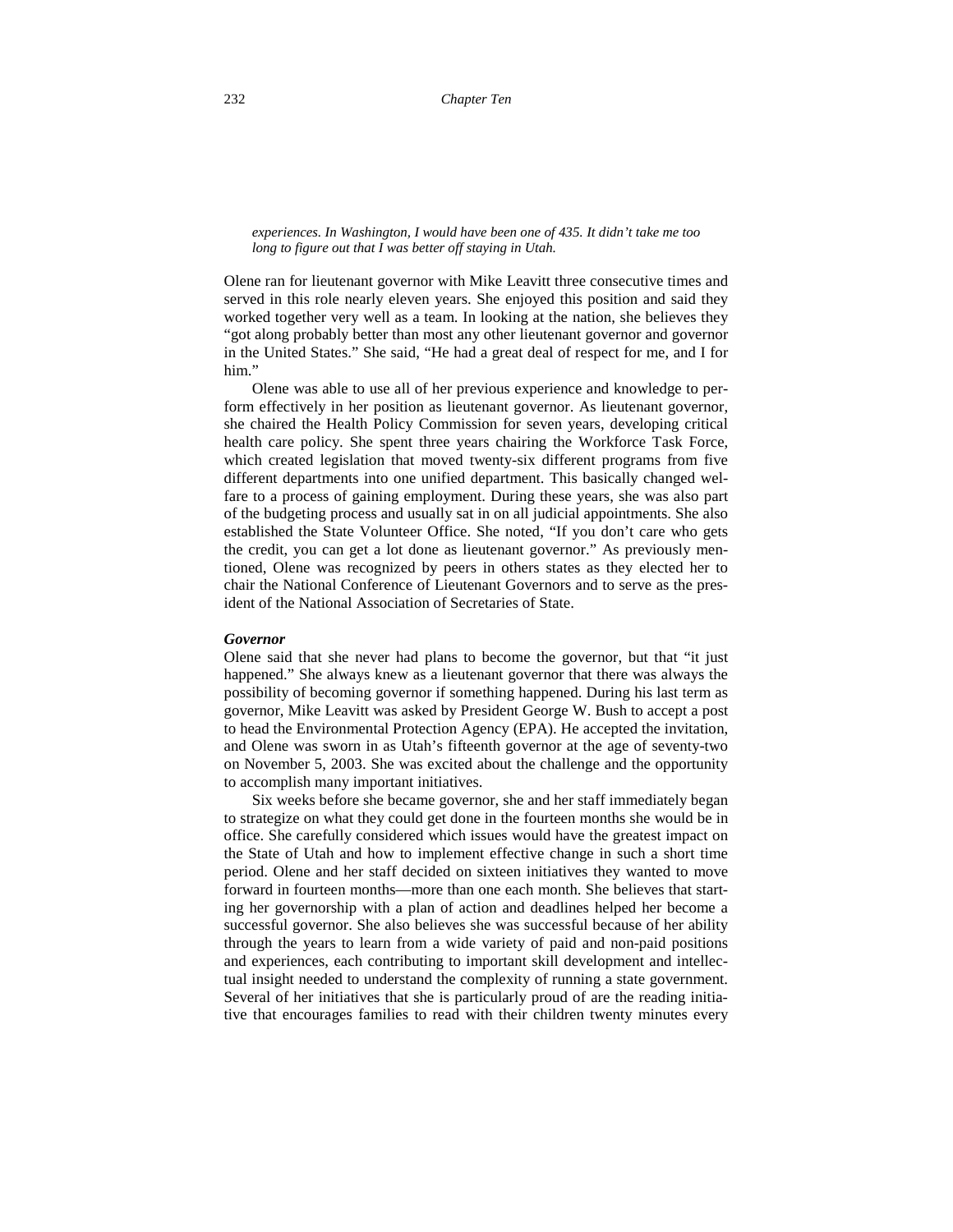day, tax reform principles that would give greater stability to the state budget, and the program that helped foster children become integrated into society as they entered into adulthood. She left office with an eighty-seven percent approval rating.

# **CAREER AND WORK-LIFE ISSUES**

## *Career Path*

Olene never became a university professor or school superintendent as she had originally envisioned. Her life obviously moved in other directions. She did, however, teach a few college classes but ultimately decided that she "could have a greater influence" in her role as legislator, lieutenant governor, and governor than she would have had in the classroom. In serving in such a prominent position, she felt she had a hand in making important changes that have benefited many Utah residents throughout the years. She obviously did not have a formal career plan targeted at being a state legislator, let alone the governor. In fact, she doesn't remember ever thinking about becoming a lieutenant governor or governor until she was well into her legislative service. Yet, she believes she has had many different avenues throughout her life to develop the leadership competencies needed for successful service in prominent positions. Olene has been honored by having the Utah Affordable Housing Fund named after her. She received the National Points of Light award. She has received numerous awards for her legislative work, her community service work, her human service work, as well as her work in education. She has also received honorary Ph.D. degrees from three different universities.

# *Gender*

Olene spoke for a few minutes about the gender issues she faced. She remarked that she did not like to dwell on gender barriers but does admit that being a female in the political environment was sometimes challenging. She didn't even consider many career options throughout much of her life because she had no female role models in those arenas. In fact, she actually felt a "real burden as the first female governor," because she believes that she needed to change the image for young women growing up today. She admits she has confronted gender issues from time to time and told the following humorous story to provide one example:

*I've had issues from time to time, but I don't dwell on them. I remember when I was leading the youth organization for young women in my church group; I was sitting in a leadership meeting with the men who lead the scouting and young men's program. The man in charge of the young men wanted to take the boys on a rafting trip down the Snake River. And I pitched in and said, "Great. I think our young women would enjoy that as well." He said, "Oh, why don't you just consider doing something on the Jordan River?" Now you have to re-*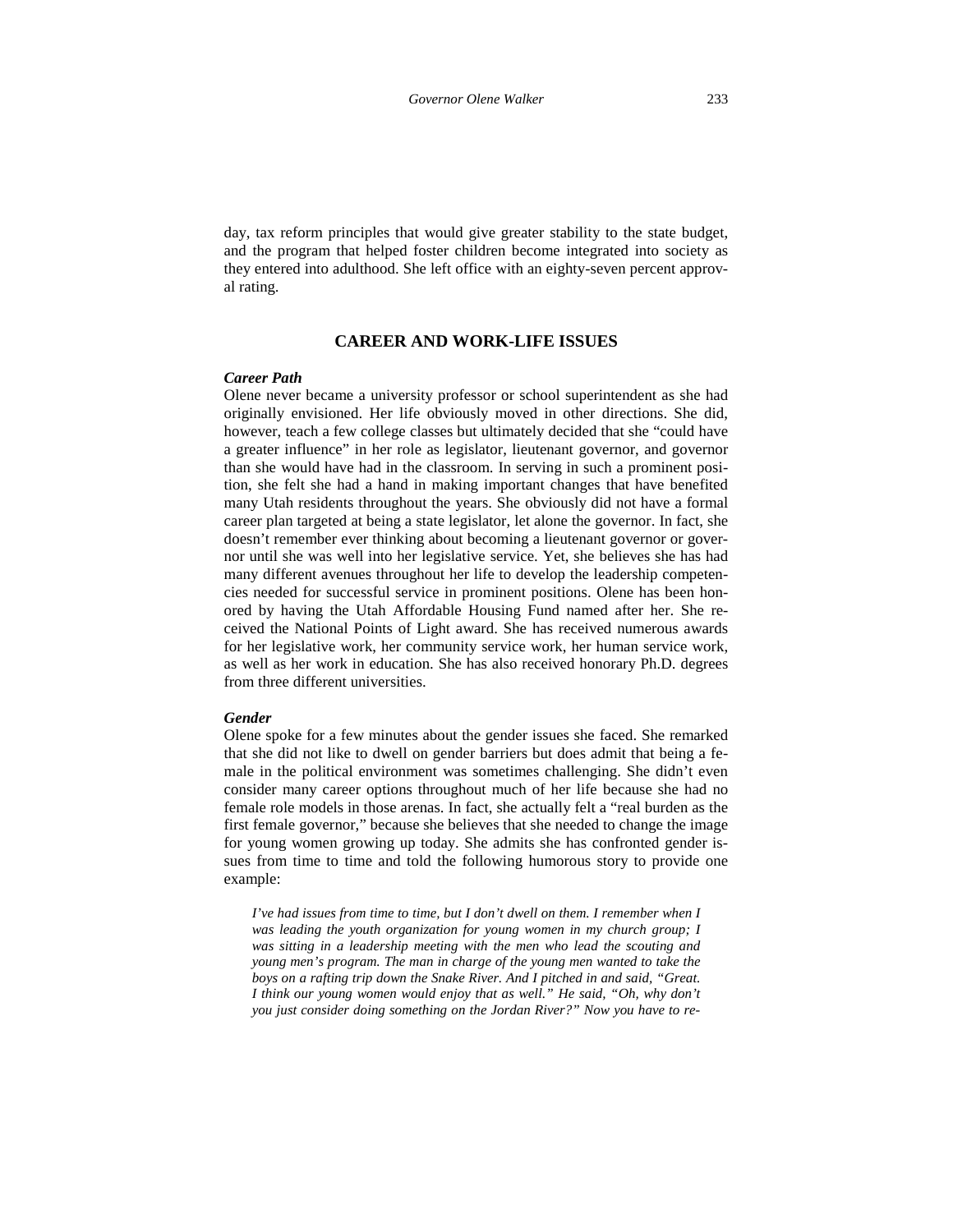*alize that the Jordan River is a small, very slow river that runs through town. I think I threw my lesson manual at him. There were moments.* 

#### *Work-Life and Motherhood*

Even with occasional gender-related challenges, Olene believes that her role as a mother and volunteer gave her the flexibility to pursue interests that she might otherwise not have pursued. In fact, many people have asked her through the years how she was able to accomplish what she did. She feels she was always very fortunate to be in a position where she was able to pursue her interests. She explained:

*One of the things I have learned is that in the workplace, in the political arena, and even in community service, it is important that if you have constructive opinions or creative ideas, you express them, even if it means taking risks.* 

Although Olene's primary focus for many years was caring for her family, she stayed involved with community efforts, part-time paid employment, advanced education, and church service. She remembers "time being very precious during those years." She did struggle with the conflict that exists between work and family because she integrated them closely. In fact, she said that she sometimes felt guilty, but she decided not to dwell on it too much. She explained,

*I've often felt that there are a lot of things that I just do to get by—housework, for example. I never had domestic help in the home, and we just kind of got by okay. When my kids were younger, we always thought they should be involved*  in housework. They helped a lot. When my kids were younger, I also did a lot of *sewing. I made a lot of clothes and prom dresses. Finally, I reached the point and decided it wasn't worth my time. After that, we just purchased them. I just didn't have time to sew anymore. I had to prioritize my time, and being a mother helped me learn to do this well.* 

She chose to work part time for many years because she loved being involved with her children's lives and activities. She continues to see the value of parttime employment today.

*Through various part-time positions there was no question that I gained important knowledge and skills that were definitely useful in my later leadership positions. Remember, these were the days we had to use typewriters and White-Out so things took longer. I really had to manage my time with my motherhood responsibilities of carpools, cooking, and cleaning, and I learned to multitask even better.*

Olene also believes that motherhood taught her a great deal that has been helpful in her numerous leadership roles, including that of governor. She said,

*I think it teaches you sacrifice. It certainly teaches you negotiation because you're always negotiating between children. It teaches you to prioritize, be-*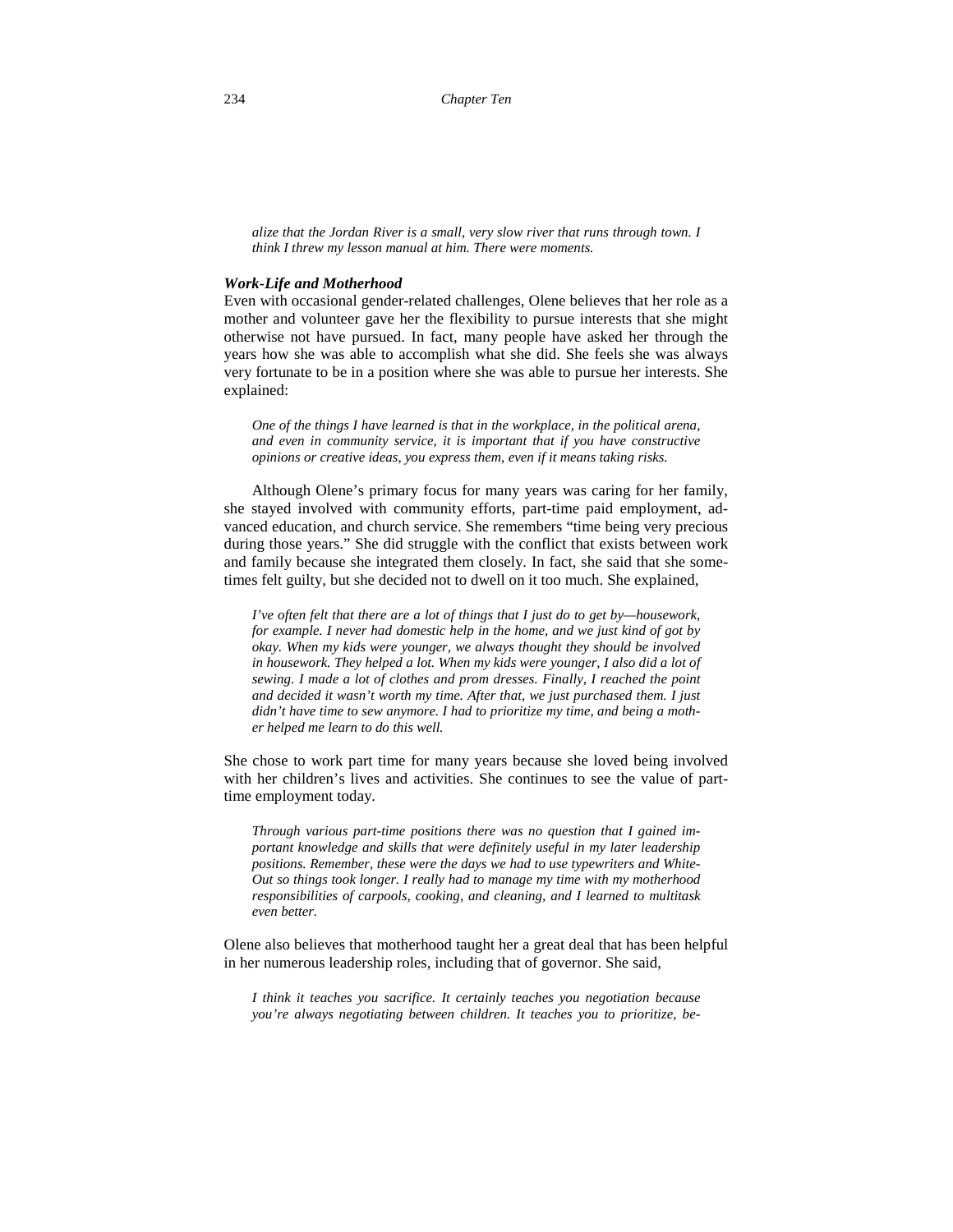*cause I really did have seven children each with their own priority needs. My oldest was eleven when my youngest was born. I hit the tops of the icebergs. I couldn't always get everything done, so I had to prioritize. I think motherhood teaches you responsibility. I drove the carpools and attended so many events and games. When another mother couldn't drive, one son would often say, "Oh, my mom will drive." So, I think that my kids had the sense that I could be there and be responsible.* 

Overall, Olene believes that women can accomplish a great deal if they understand that they may not be able to do everything at once, but that there are various stages in life. She was able to make time to raise her children, make time to pursue an education, and make time to become very involved in community service and politics. She said, "Although challenging, it can be done."

# **LEADERSHIP STYLE AND ADVICE**

I asked Olene how her former staff would describe her leadership style. She said they would first comment about her energy level and strong work ethic. They would also say that she understood policy as well as anyone in the state. They would describe her as committed, caring, and competent. They would say that she was also a good listener and preferred hearing various viewpoints from a variety of individuals and groups. Olene stated,

*Although I may not be a truly reflective individual in some respects, I've always thought leadership was the ability to get things done. I look and say, "These are the things we need to do. Let's get them done." I've always had a hectic schedule, so I didn't have a lot of time to ponder.* 

Her staff would also tell me that she has a very ethical and honest leadership style. She also liked to use facts and figures to justify her positions and efforts because she believed that rational justifications would convince others to follow and support her work.

Throughout the past few decades, Olene has been asked to give advice to other women. She believes that women should take advantage of every opportunity they are given. Women must be willing to enter into new experiences, map out their goals, and pursue an education. She said, "While I didn't actually need a Ph.D. to be a legislator, lieutenant governor, or governor, the fact that I have those degrees opened doors for me." She encourages young women to get as much education as they can and get involved in their communities. She said,

*If you have interest in being a leader at the local or state level, then volunteer to be on boards. Seek out opportunities to serve and have leadership experiences. Analyze what needs to be done in your community and come up with suggestions of how to accomplish things. Energize others to get involved in your projects, yet remember that when it's done it is important that they feel like it was their idea and their success!*